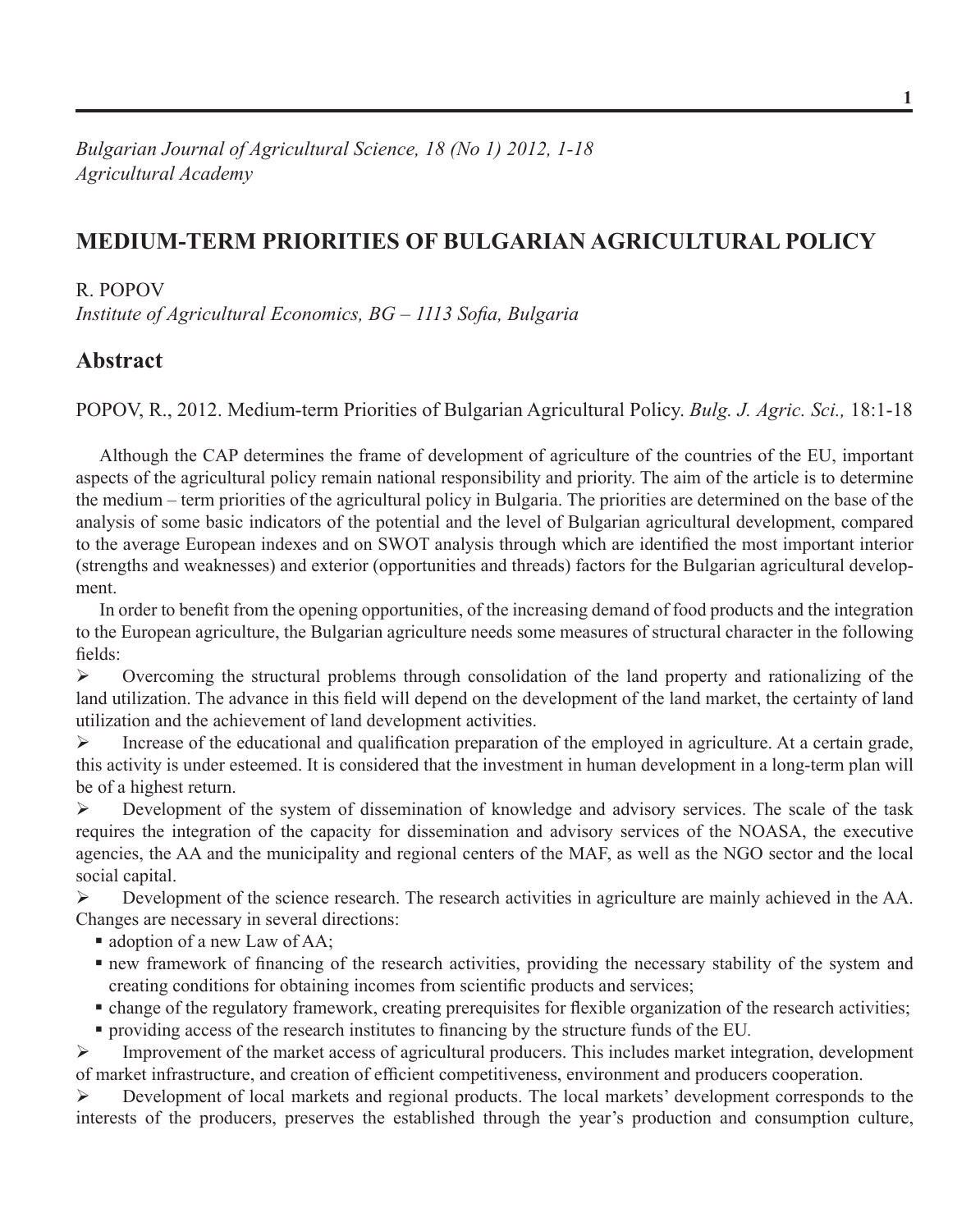contributes to the local identity preservation and because of this must be underpinned by the policy.

 Product development and increase of the share of products of high value added in the food processing industry.

The progress achievement in the competitiveness and the increase of the share of the products of high value added is of a key importance for the Bulgarian agriculture and the food-processing sector.

*Key words:* agricultural policy, medium-term priorities

The main purpose of the CAP is to prerequisite the functioning of a single, internal for the EU agricultural goods market by common rules of production, support and common standards of quality and safety of the food products, environmental preservation and enhanced animal welfare, market stabilization, tariff support, investment support and the organic farming, the rural areas development, etc. This is of course mainly sector's policy, including as well elements of regional and cohesion policies. At the same time, it is a common policy for the union, resolving issues and setting regulations at this level. Obviously, important aspects of the agricultural policy remain national responsibility and priority. Naturally, they can be solved in the frame of existing rules, as far as they do not conflict the principals of the CAP and the Union's legislation in the fields of the internal market, the state support, etc.

After the year 2000, the efforts of the sector's policy were steered toward the preparation of agriculture for the application of CAP, including legislation harmonization. After Bulgaria's accession to the EU, as a priority was determined the aids' utilization of the first and the second pillar. This is explainable on one hand in terms of the political priorities and on the other, by the urgent need of financial resource for the current economic activity and modernization. The agricultural aids have their budgetary and economic limitations. They are an important part of the overall policy of establishment of a sustainable agricultural production, capable to produce a sufficient quantity of food

products, with appropriate quality characteristics, preserving the natural resources at the same time. The achievement of this aim requires underpinning of the CAP with relevant policies, especially on issues of national responsibility.

The objective of the article is to outline the medium-term priorities of the Bulgarian agricultural policy based on analysis of some main indicators of the potential and level of development of Bulgarian farming, compared to the average European indexes and a SWOT analysis for identifying the most important interior (strong and weak sides) and exterior factors (abilities and threads) of the Bulgarian agriculture development.

## **Place of Bulgarian agriculture in the European - some comparative characteristics**

Bulgaria disposes with 1.77% of the utilized agricultural land in the EU, and produces 1.2% of the European agricultural output for EU-27 (Tables 1 and 2).

The average UAL per head of the population in 2007 in the EU was 0.348 ha. For Bulgaria, this index is 0.397 ha. The correspondent values for some other countries of the EU are as follows: Belgium – 0.130; Holland – 0.117; France – 0.432; Czech Republic – 0.342. With certain convention (because of the dependence of the farming potential on other natural factors - climate, etc.) could be esteemed that the comparatively high land provision for Europe is a comparative advantage for the country.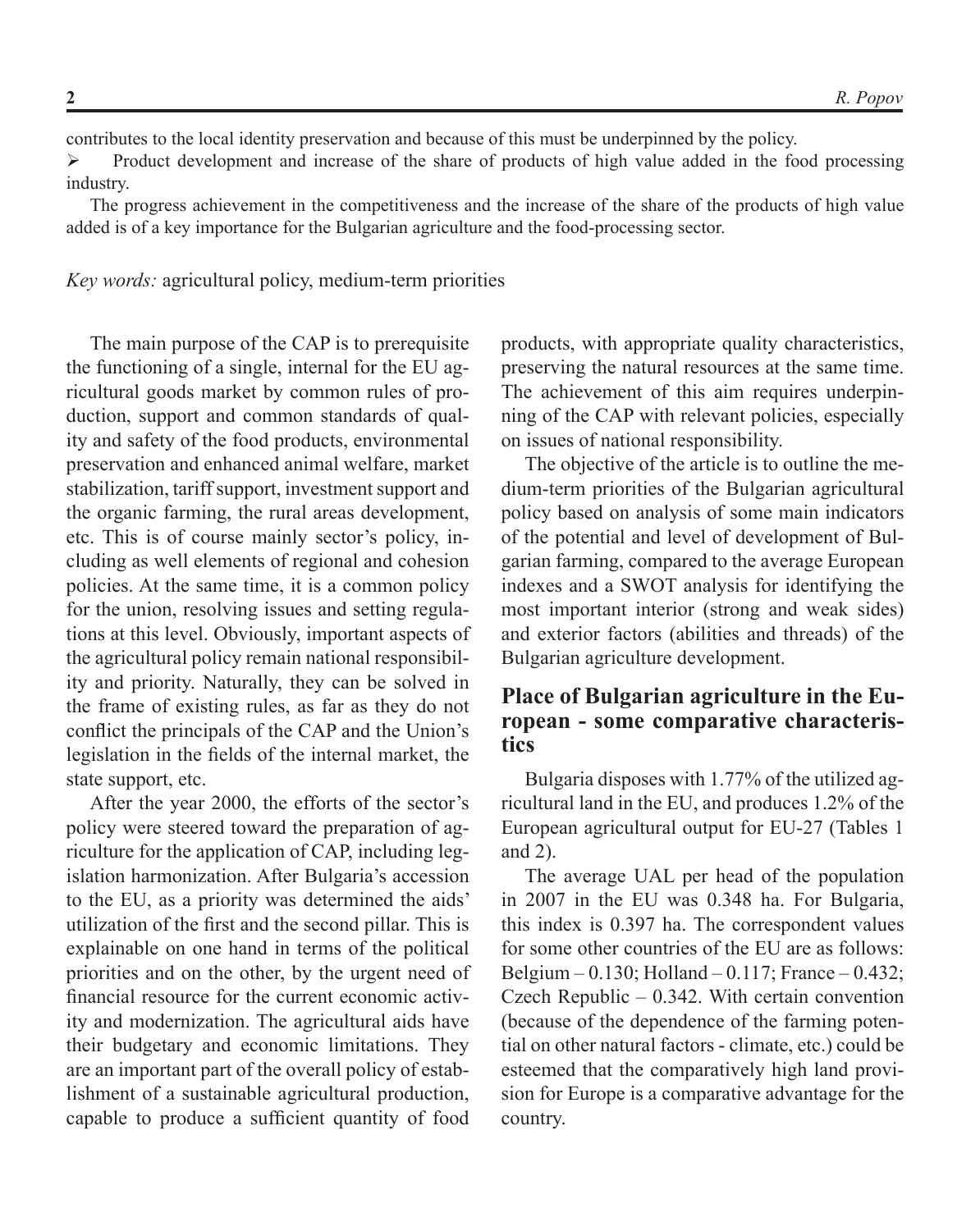| <b>Table 1</b>                                                    |  |  |
|-------------------------------------------------------------------|--|--|
| Utilized Agricultural Area (UAA) in the countries of the EU, 2007 |  |  |

| o              |         | UAA (1 000 ha) |                         | Farms          |                  |                  |
|----------------|---------|----------------|-------------------------|----------------|------------------|------------------|
|                | Total   | Arable land    | Pastures and<br>meadows | Perennials     | Number<br>(1000) | UAA/farm<br>(ha) |
| <b>EU-27</b>   | 172 485 | 104 341        | 56 791                  | 10 963         | 13 449           | 12.8             |
| Belgium        | 1 374   | 842            | 511                     | 21             | 47               | 29.2             |
| Bulgaria       | 3 0 5 1 | 2 6 6 4        | 280                     | 90             | 482              | 6.3              |
| Czech Republic | 3 5 1 8 | 2 5 7 1        | 909                     | 37             | 38               | 91.4             |
| Denmark        | 2 6 6 3 | 2 4 5 2        | 201                     | 9              | 44               | 60.2             |
| Germany        | 16932   | 11 890         | 4839                    | 198            | 369              | 45.9             |
| Estonia        | 907     | 627            | 273                     | 3              | 23               | 39.0             |
| Ireland        | 4 1 3 9 | 1 0 0 8        | 3 1 3 0                 | $\mathbf{1}$   | 128              | 32.3             |
| Greece         | 4 0 7 6 | 2 1 1 9        | 820                     | 1 1 2 6        | 854              | 4.8              |
| Spain          | 24 893  | 11883          | 8650                    | 4 3 5 5        | 1 0 3 0          | 24.2             |
| France         | 27 477  | 18 302         | 8 1 0 5                 | 1 0 5 9        | 522              | 52.6             |
| Italy          | 12 744  | 6939           | 3 4 5 2                 | 2 3 2 3        | 1678             | 7.6              |
| Cyprus         | 146     | 108            | $\overline{2}$          | 36             | 40               | 3.7              |
| Latvia         | 1 774   | 1 1 1 1        | 640                     | 18             | 107              | 16.5             |
| Lithuania      | 2649    | 1809           | 819                     | 20             | 230              | 11.5             |
| Luxemburg      | 131     | 61             | 68                      | $\overline{2}$ | $\overline{2}$   | 57.2             |
| Hungary        | 4 2 2 9 | 3 5 5 3        | 504                     | 155            | 566              | 7.5              |
| Malta          | 10      | 8              | $\boldsymbol{0}$        | $\mathbf{1}$   | 11               | $1.0$            |
| Netherlands    | 1914    | 1 0 5 9        | 821                     | 34             | 75               | 25.5             |
| Austria        | 3 1 8 9 | 1 3 8 9        | 1730                    | 66             | 165              | 19.4             |
| Poland         | 15 477  | 11 756         | 3 2 7 1                 | 375            | 2 3 8 0          | 6.5              |
| Portugal       | 3 4 7 3 | 1 0 7 8        | 1781                    | 596            | 274              | 12.7             |
| Romania        | 13 753  | 8691           | 4 5 4 0                 | 344            | 3852             | 3.6              |
| Slovenia       | 489     | 173            | 288                     | 26             | 75               | 6.5              |
| Slovakia       | 1937    | 1 3 5 8        | 551                     | 24             | 67               | 29.1             |
| Finland        | 2 2 9 2 | 2 2 4 8        | 38                      | 5              | 68               | 33.8             |
| Sweden         | 3 1 1 8 | 2627           | 487                     | $\overline{4}$ | 72               | 43.2             |
| <b>UK</b>      | 16 130  | 6018           | 10 080                  | 33             | 249              | 64.8             |
| Norway         | 1 0 3 2 | 617            | 412                     | 3              | 48               | 21.3             |

*Source:* Eurostat (epp.eurostat.ec.europa.eu)

More favorable for Bulgaria is the index of provision per person with arable land – 0.347 ha, while for Europe it is 0.211 ha.

The labor productivity for Bulgarian farming in 2009 based on GVA and AWU is 3664  $\epsilon$ , which represents 32.79% of the EU total value (Tables 3 and 4).

The livestock breeding density, expressed by animal units (AU) per ha UAA is of the lowest in the  $EU$  – only 0.4 per ha (Figure 1).

The expenses for fertilizers and chemicals for plant protection in  $\epsilon$ /ha UAA are considerably lower than the average for EU-27- respectively for fertilizers 42.4 and 58.0 (73%) and for the chemicals 37.2 and 50.7 (73%) (Table 5).

The average yields of main agricultural products are considerably lower than those of the leading agricultural countries and the average European level. The average yield of wheat is twice lower than the one in France, Belgium, Holland and Ger-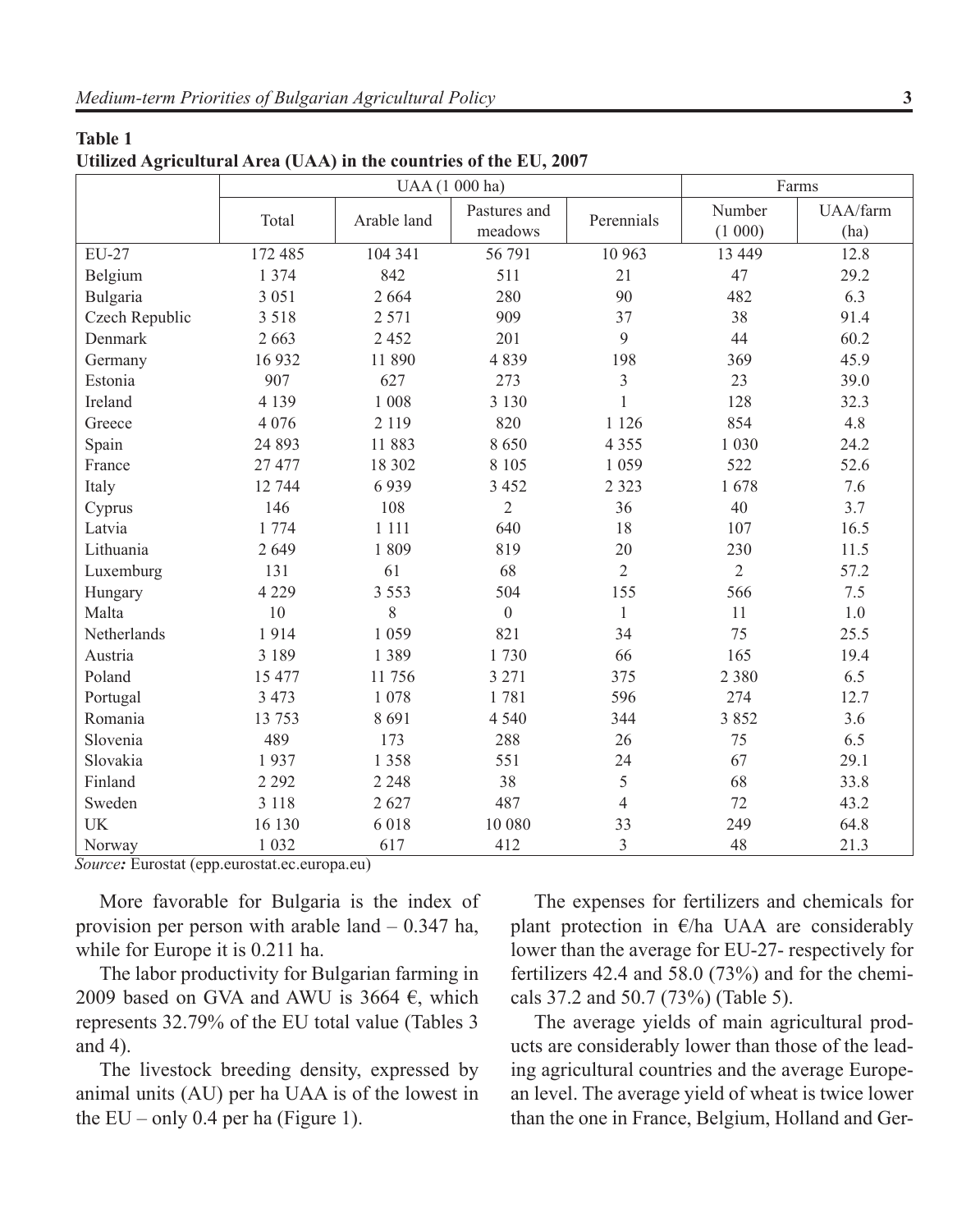#### **Table 2 Output value at producer prices in agriculture, mil. euro**

|                | 2000<br>2005 |                 | 2009        | 2000       | 2009  |
|----------------|--------------|-----------------|-------------|------------|-------|
|                |              | mil. $\epsilon$ |             | % of EU-27 |       |
| EU-27          | 295 330.9    | 308 681.0       | 329 390.4   | 100.0      | 100.0 |
| $EU-15$        | 258 936.0    | 263 451.9       | 279 278.9   | 87.7       | 84.8  |
| Belgium        | 6 844.6      | 6 540.3         | 6 8 6 4.0   | 2.3        | 2.1   |
| Bulgaria       | 3 3 8 9 . 3  | 3 3 5 6 .0      | 3 795.7     | 1.1        | 1.2   |
| Czech Republic | 2 8 1 9 .1   | 3 4 2 4 .2      | 3 702.8     | 1.0        | 1.1   |
| Denmark        | 7725.3       | 7865.5          | 8 1 8 0 . 4 | 2.6        | 2.5   |
| Germany        | 39 203.4     | 38 946.0        | 42 923.3    | 13.3       | 13.0  |
| Estonia        | 363.4        | 521.3           | 547.5       | 0.1        | 0.2   |
| Ireland        | 5 141.7      | 5 301.2         | 5 002.4     | 1.7        | 1.5   |
| Greece         | 9 8 4 9 .2   | 10 539.7        | 10 332.9    | 3.3        | 3.1   |
| Spain          | 32 693.5     | 35 406.9        | 37 087.4    | 11.1       | 11.3  |
| France         | 56 607.1     | 56 149.0        | 61 235.7    | 19.2       | 18.6  |
| Italy          | 40 995.9     | 42 169.6        | 42 465.8    | 13.9       | 12.9  |
| Cyprus         | 579.6        | 654.1           | 656.9       | 0.2        | 0.2   |
| Latvia         | 459.8        | 693.1           | 773.8       | 0.2        | 0.2   |
| Lithuania      | 1 140.4      | 1 433.2         | 1706.9      | 0.4        | 0.5   |
| Luxemburg      | 237.9        | 256.0           | 290.7       | 0.1        | 0.1   |
| Hungary        | 4 8 5 1 .4   | 5 700.7         | 5 7 18.9    | 1.6        | 1.7   |
| Malta          | 130.4        | 109.7           | 122.9       | 0.0        | 0.0   |
| Holland        | 19 638.7     | 20 302.1        | 22 710.4    | 6.6        | 6.9   |
| Austria        | 5 2 2 6 .3   | 5 3 4 2.7       | 5 9 7 2.1   | 1.8        | 1.8   |
| Poland         | 12 406.3     | 14 120.9        | 16 441.9    | 4.2        | 5.0   |
| Portugal       | 5 9 9 6.8    | 6 110.6         | 6 5 3 7 . 7 | 2.0        | 2.0   |
| Romania        | 7971.5       | 12 667.1        | 13 843.7    | 2.7        | 4.2   |
| Slovenia       | 952.4        | 982.9           | 945.7       | 0.3        | 0.3   |
| Slovakia       | 1 3 3 1 .5   | 1 566.0         | 1854.7      | 0.5        | 0.6   |
| Finland        | 3 4 2 4 .4   | 3 605.8         | 3 862.4     | 1.2        | 1.2   |
| Sweden         | 4 3 9 2 . 3  | 4 2 8 2 . 3     | 4 3 9 9.1   | 1.5        | 1.3   |
| UK             | 20 958.9     | 20 634.1        | 21 414.6    | 7.1        | 6.5   |
| Norway         | 2 9 4 6.8    | 3 106.3         | 3 3 7 4 . 7 | 1.0        | 1.0   |
| Switzerland    | 7 0 6 7 .1   | 6 6 27.9        | 7 0 3 9.4   | 2.4        | 2.1   |

*Source*: Eurostat – Economic Accounts in Agriculture (epp.eurostat.ec.europa.eu)

many and 1.5 times lower than Poland. The average yields per ha of corn are also low – twice lower than in Spain and France.

Compared to the European average level, the Bulgarian agriculture is characterized with good provision of land and labor and low capital investments and as a result – extensive utilization of the production factors and output of products with a low GVA, with a low labor and land productivity level. In these conditions the achievement of the aim – competitive agricultural production, conserving the natural resources and providing comparable to other sectors level of incomes and employment requires clarification – establishment of sustainable production through full utilization of the farming potential of the country. Practically, this means sustainable intensification of production in which the effect exceeds the costs of its achievement.

## **SWOT analysis of the Bulgarian agriculture**

 The SWOT analysis should identify the most important internal (strengths and weaknesses) and external (possibilities and threads) factors for the achievement of the set target. Such analysis of the Bulgarian agriculture has been performed in the course of preparation of the NSPDRR 2007-2013,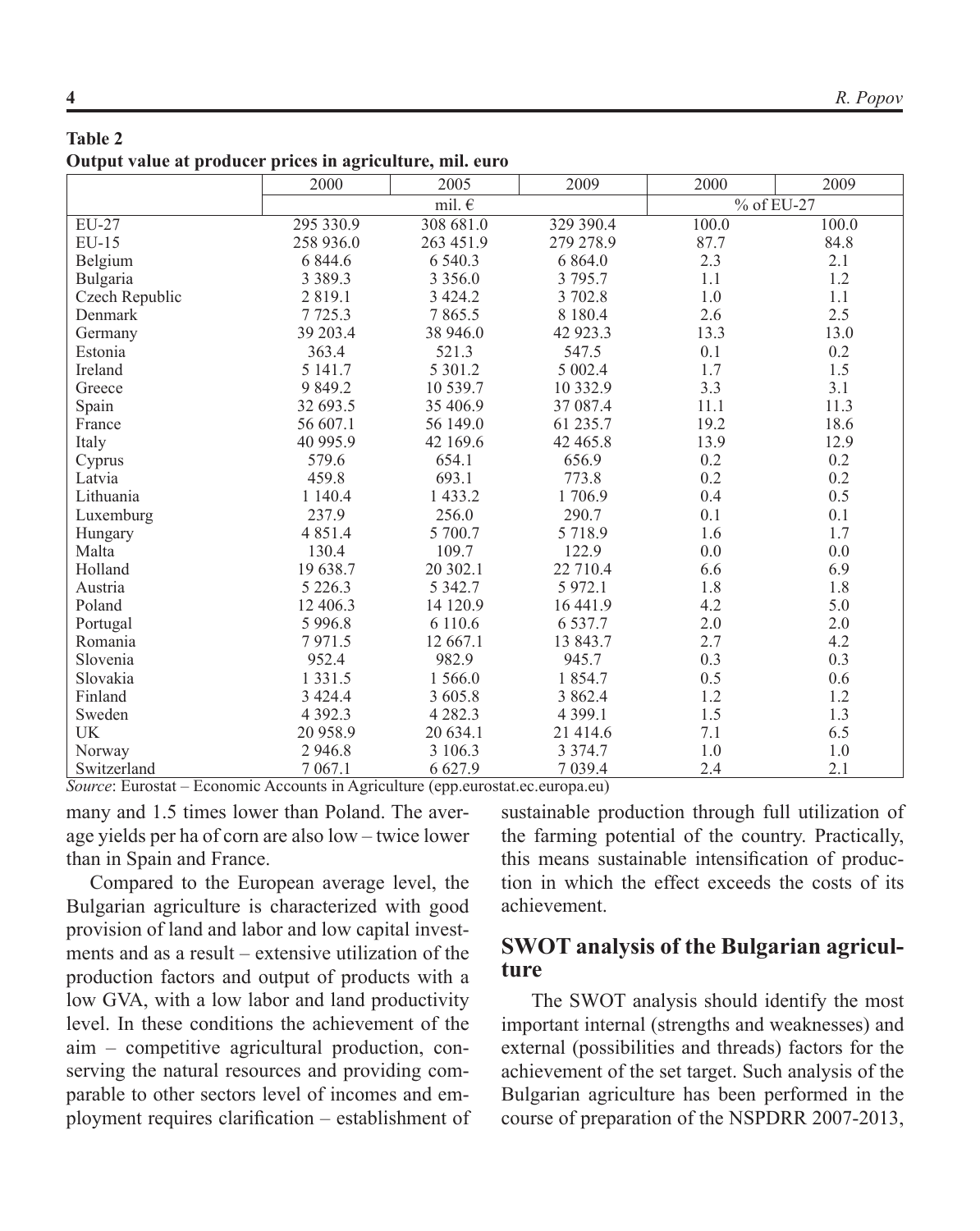**Table 3**

| Agricultural gross value added at producer prices and subsidies, mil.euro |                          |             |             |             |             |             |  |  |
|---------------------------------------------------------------------------|--------------------------|-------------|-------------|-------------|-------------|-------------|--|--|
|                                                                           | GVA at producer's prices |             |             | Subsidies   |             |             |  |  |
|                                                                           | 2000                     | 2005        | 2009        | 2000        | 2005        | 2009        |  |  |
| $EU-27$                                                                   | 131 213.5                | 129 433.6   | 125 408.8   | 38 633.1    | 49 336.5    | 52 997.6    |  |  |
| $EU-15$                                                                   | 116 401.5                | 111 991.1   | 108 296.4   | 37 462.8    | 43 814.5    | 44 762.4    |  |  |
| Belgium                                                                   | 2 4 8 4 .0               | 2 138.2     | 1914.0      | 351.2       | 486.2       | 598.6       |  |  |
| Bulgaria                                                                  | 1 634.1                  | 1 544.3     | 1 4 6 5 . 5 | 5.4         | 86.7        | 446.9       |  |  |
| Czech Republic                                                            | 831.4                    | 969.5       | 629.2       | 170.1       | 669.5       | 1 2 2 6 .9  |  |  |
| Denmark                                                                   | 2 4 9 5 . 5              | 2 2 4 8 .7  | 1 570.8     | 788.8       | 974.3       | 1 002.3     |  |  |
| Germany                                                                   | 13 570.7                 | 12 9 19.7   | 12 923.9    | 5 600.7     | 6 0 9 3 .0  | 6 5 4 6 .0  |  |  |
| Estonia                                                                   | 137.5                    | 196.5       | 157.0       | 22.2        | 89.6        | 134.8       |  |  |
| Ireland                                                                   | 1 616.7                  | 1 627.2     | 936.6       | 1 2 8 4 .0  | 2 2 2 5 .0  | 1924.4      |  |  |
| Greece                                                                    | 6 2 3 9 . 8              | 6 4 0 5 .9  | 5 800.6     | 2 1 3 4 . 3 | 2 2 2 1 .0  | 3 0 9 9.6   |  |  |
| Spain                                                                     | 19 225.1                 | 20 344.7    | 21 276.8    | 4 8 9 5 . 3 | 6 5 5 0 .5  | 7 0 2 1 .4  |  |  |
| France                                                                    | 23 889.7                 | 21 303.2    | 20 585.5    | 8 1 5 2 . 3 | 9742.9      | 9787.3      |  |  |
| Italy                                                                     | 24 5 26.8                | 24 410.2    | 22 074.9    | 4 794.1     | 4 3 1 5 .1  | 4 0 9 6.9   |  |  |
| Cyprus                                                                    | 324.6                    | 332.3       | 302.1       | 3.0         | 45.5        | 40.1        |  |  |
| Latvia                                                                    | 182.4                    | 221.9       | 141.0       | 15.1        | 175.1       | 271.3       |  |  |
| Lithuania                                                                 | 394.1                    | 409.5       | 426.7       | 17.8        | 228.4       | 326.7       |  |  |
| Luxemburg                                                                 | 102.9                    | 107.2       | 87.3        | 48.4        | 62.0        | 65.6        |  |  |
| Hungary                                                                   | 1 8 1 4 .5               | 1794.8      | 1551.3      | 172.2       | 1 087.7     | 1 1 6 2 . 7 |  |  |
| Malta                                                                     | 64.5                     | 44.7        | 52.1        | 1.0         | 19.4        | 17.0        |  |  |
| Holland                                                                   | 9 0 5 2.8                | 7 7 5 1 .1  | 7 3 9 6.3   | 408.4       | 801.3       | 842.4       |  |  |
| Austria                                                                   | 2 1 2 6.8                | 2 2 0 1.6   | 2 3 3 8 . 4 | 1 409.5     | 1 725.1     | 1 672.2     |  |  |
| Poland                                                                    | 4 5 9 7 . 5              | 5 160.7     | 5 651.3     | 214.4       | 2 111.4     | 3 1 2 0 .0  |  |  |
| Portugal                                                                  | 2 159.9                  | 1926.7      | 1 846.1     | 663.7       | 1 0 7 1 .8  | 891.2       |  |  |
| Romania                                                                   | 4 121.3                  | 6 003.1     | 5 9 9 8.8   | 228.3       | 548.8       | 712.5       |  |  |
| Slovenia                                                                  | 399.4                    | 397.4       | 344.2       | 93.9        | 232.2       | 265.8       |  |  |
| Slovakia                                                                  | 310.7                    | 367.8       | 393.3       | 226.8       | 227.6       | 510.6       |  |  |
| Finland                                                                   | 669.7                    | 785.2       | 699.1       | 1967.3      | 2 0 9 5 . 3 | 2 155.0     |  |  |
| Sweden                                                                    | 1 0 9 3 .5               | 1 1 1 8 .9  | 1 200.3     | 881.9       | 1 0 1 8 .0  | 970.0       |  |  |
| UK                                                                        | 7 147.4                  | 6 702.6     | 7645.9      | 4 0 8 3 .0  | 4 4 3 3 . 1 | 4 0 8 9 . 6 |  |  |
| Norway                                                                    | 980.0                    | 919.5       | 878.1       | 1 291.1     | 1 207.0     | 1 2 3 4 .2  |  |  |
| Switzerland                                                               | 3 0 5 2.8                | 2 5 8 2 . 6 | 2 657.3     | 1 497.0     | 1717.9      | 1982.9      |  |  |

|  | Agricultural gross value added at producer prices and subsidies, mil.euro |  |
|--|---------------------------------------------------------------------------|--|
|  |                                                                           |  |

*Source:* Eurostat – Economic Accounts in Agriculture (epp.eurostat.ec.europa.eu)

and by the authors of "Competitive Opportunities of the Agricultural Sector", S., 2011, p.137. The present SWOT analysis is targeted toward creating a strategic concept for achieving the defined objective – organizing a sustainable production fully using the farming potential of the country. It is based on the results of the investigation of the condition of the Bulgarian agriculture and the drawn world and European trends of farming development.

Strengths and weaknesses, opportunities and threads facing Bulgarian agriculture:

Strengths:

 Favorable soil-climatic conditions for agri-

culture crops growing, typical for the temperate climate zones;

- $\triangleright$  Comparative advantages in vegetable growing, some fruits, oil-bearing crops, viticulture and sheep breeding;
- $\triangleright$  Relatively good provision of agricultural land, especially arable;
- $\triangleright$  Low pollution in the farming areas;
- $\triangleright$  Putting Back in economic turnover of abandoned agricultural lands;
- $\triangleright$  Rural population and communities with experience and traditions in agriculture;
- $\triangleright$  Manufacturing of products with specific local features;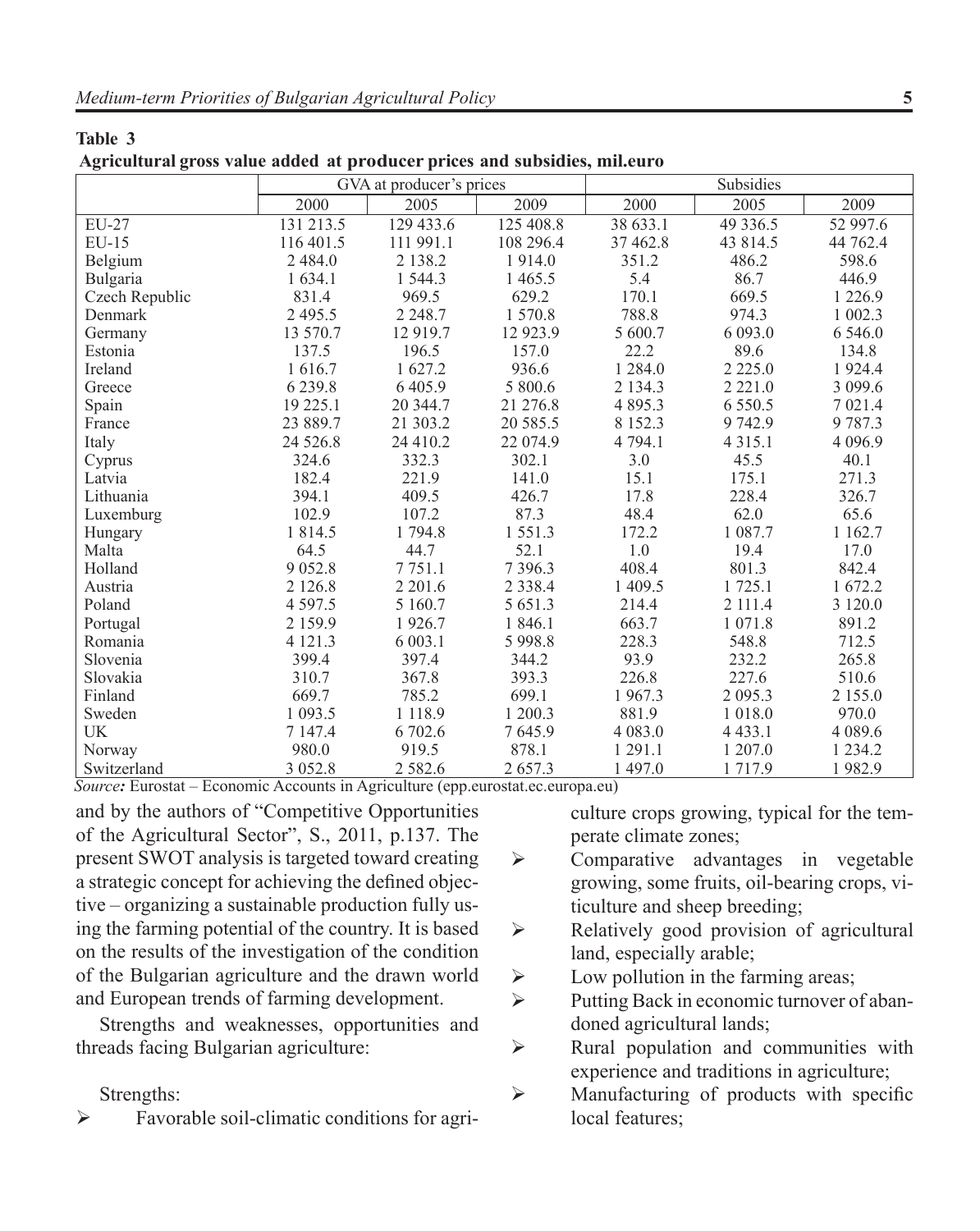- $\triangleright$  Proximity of sea-ports to important farming regions;
- $\triangleright$  Established school, science and consultancy net:
- $\triangleright$  Improved access to agricultural aids of CAP;
- Availability of purposeful resources for restructuring.

### Weaknesses:

- $\triangleright$  Low grade of utilization of the production factors (land, labor, and capital) due to technologic, management and market weaknesses;
- $\triangleright$  Land property fragmentation;
- $\triangleright$  Insecurity of the long-term leasing and as a result of investment abstinence;
- $\triangleright$  Weak adoptability of the existing irrigation systems to the new land utilization conditions;
- $\triangleright$  Polarized farm structure and lack of a significant sector of middle-sized family farms;
- $\triangleright$  Catchy access to the market due to underdeveloped production and market infrastructure – stores, refrigerators, etc.
- $\triangleright$  Lack of an approved by the market product range, especially processed with specific national quality properties;
- Prevailing unprocessed products of a low value added in the exportation;
- $\triangleright$  Technologic omissions and underdevelopment and weak innovation transfer;
- $\triangleright$  Senescent population in the rural regions;
- Weak diversification of the economic activities in agriculture;
- Weak link between educational preparation and realization in agriculture;
- $\triangleright$  Underdeveloped education and knowledge dissemination systems;
- $\triangleright$  Isolation of the producers from the markets, due to weakly developed local markets and direct sales;
- $\triangleright$  Inability of the producers to answer the requirements of the commercial chains about quality and quantity of the products;
- $\triangleright$  Limited investments in land improvements – land reclamation, roads, etc. and research investigations;
- $\triangleright$  Misbalanced absorption of the means for the PDRR and a low synergistic effect;
- $\triangleright$  Institutional insufficiency in the sector.

## Opportunities:

- $\triangleright$  Better price conditions, emanated by the increasing demand of food products;
- $\triangleright$  Sustainable economic conditions due to the CAP application;
- $\triangleright$  Increasing consumer's demand of quality goods of guaranteed quality and origin;
- Extended demand of products of the organic farming;
- $\triangleright$  Consolidation of the agricultural farms;<br> $\triangleright$  Easier access to existing and new know
- Easier access to existing and new knowledge and technologies, due to the sector's integration with the European agriculture, the national research investigation development and the computing technology;
- $\triangleright$  New attitude to the multifunctional role of agriculture and its functions as a supplier of social services, including such, related to the climatic changes;
- $\triangleright$  Increasing significance of social understandings of values and ethics, in favor of the preservation of traditional methods of production;
- $\triangleright$  New social evaluation of the significance of rural environment as a place for living, recreation and economic activity.

# Threads:

- $\triangleright$  Misbalanced development of agriculture, due to the uneven support of production for the different subsectors;
- $\triangleright$  Jog of the structural changes caused by the ineffective land market;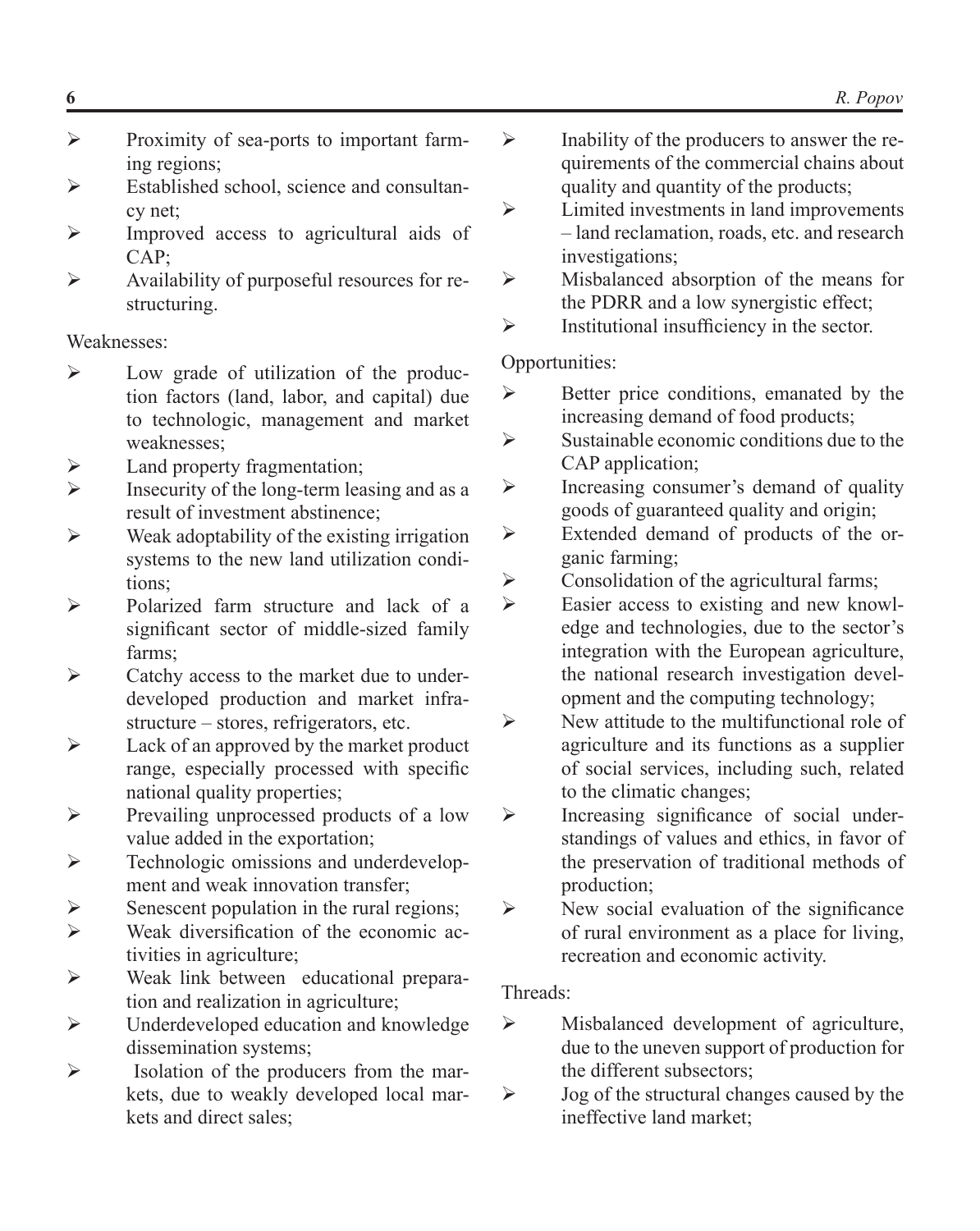- $\triangleright$  Loss of qualified labor because of uncompetitive payment of labor and living conditions in the rural areas;
- Deepening of the regional differences in the level of development of the EU;
- Unfavorable climate changes and incapacity of the sector to face their consequences;
- $\triangleright$  Absence of purposeful support for the sector's modernizing and development, re-

#### **Table 4 Agricultural labor input**

|             | 2000<br>2005<br>2009 |                | 2009/2008      |               |
|-------------|----------------------|----------------|----------------|---------------|
|             |                      | 1 000 AWU      |                | $\frac{0}{0}$ |
| $EC-27$     | 14 9 45              | 12 688         | 11 223         | 97.7          |
| $EC-15$     | 6 5 1 1              | 5928           | 5 4 2 4        | 98.0          |
| Belgium     | 75                   | 70             | 64             | 98.2          |
| Bulgaria    | 771                  | 626            | 400            | 90.6          |
| Czech Rep.  | 166                  | 152            | 134            | 99.0          |
| Denmark     | 76                   | 63             | 56             | 98.1          |
| Germany     | 685                  | 583            | 536            | 98.3          |
| Estonia     | 65                   | 38             | 29             | 93.3          |
| Ireland     | 153                  | 149            | 147            | 99.1          |
| Greece      | 586                  | 607            | 571            | 99.6          |
| Spain       | 1 102                | 1017           | 909            | 96.1          |
| France      | 1 0 2 8              | 936            | 858            | 97.9          |
| Italy       | 1 3 8 3              | 1 242          | 1 1 6 4        | 98.1          |
| Cyprus      | 31                   | 29             | 26             | 100.0         |
| Latvia      | 149                  | 138            | 92             | 94.9          |
| Lithuania   | 187                  | 174            | 147            | 97.6          |
| Luxemburg   | $\overline{4}$       | $\overline{4}$ | $\overline{4}$ | 97.3          |
| Hungary     | 676                  | 522            | 441            | 100.8         |
| Malta       | 5                    | $\overline{4}$ | $\overline{4}$ | 100.0         |
| Holland     | 220                  | 194            | 182            | 98.8          |
| Austria     | 177                  | 165            | 153            | 98.6          |
| Poland      | 2 4 9 5              | 2 2 9 2        | 2 2 1 4        | 96.3          |
| Portugal    | 503                  | 429            | 344            | 95.7          |
| Romania     | 3 6 4 5              | 2 5 9 6        | 2 1 4 8        | 99.8          |
| Slovenia    | 104                  | 90             | 82             | 98.4          |
| Slovakia    | 143                  | 99             | 82             | 91.0          |
| Finland     | 111                  | 96             | 87             | 98.0          |
| Sweden      | 77                   | 76             | 63             | 96.0          |
| UK          | 334                  | 298            | 290            | 101.8         |
| Norway      | 72                   | 66             | 58             | 97.3          |
| Switzerland | 101                  | 89             | 85             | 98.7          |

*Source:* Eurostat –Agricultural labor input (epp.eurostat. ec.europa.eu)

quiring huge investments and long term of redemption – storage and refrigeration base, irrigation, live stock breeding, etc;

 $\triangleright$  Conserving of differences in the support of production in the separate countries of the

#### **Table 5**

|                       |  |  | <b>Expenses for fertilizers and plant protection</b> |
|-----------------------|--|--|------------------------------------------------------|
| chemicals. EUR/ha UAA |  |  |                                                      |

|            | Fertilizers and soil<br>improvers |       |       | Plant protection<br>products |       |       |
|------------|-----------------------------------|-------|-------|------------------------------|-------|-------|
|            | 2000                              | 2005  | 2010  | 2000                         | 2005  | 2010  |
| $EC-27$    | $\ddot{\cdot}$                    | 71.6  | 58.0  | $\ddot{\cdot}$               | 50.6  | 50.7  |
| Belgium    | 164.3                             | 155.4 | 245.9 | 126.1                        | 123.8 | 126.0 |
|            |                                   |       |       |                              |       |       |
| Bulgaria   | $\vdots$                          | 48.6  | 42.4  | $\ddot{\cdot}$               | 26.5  | 37.2  |
| Czech Rep. |                                   | 39.5  | 42.0  |                              | 44.5  | 50.8  |
| Denmark    | 94.4                              | 76.9  | 62.3  | 58.1                         | 65.6  | 72.8  |
| Germany    | 136.9                             | 97.8  | 50.4  | 54.3                         | 78.5  | 73.1  |
| Estonia    | $\vdots$                          | 16.9  | 14.4  | $\vdots$                     | 7.4   | 10.4  |
| Ireland    | 96.3                              | 86.1  | 86.7  | 15.6                         | 13.2  | 11.2  |
| Greece     | 87.0                              | 61.5  | 40.8  | 67.1                         | 55.1  | 38.5  |
| Spain      | 52.8                              | 45.6  | 39.5  | 37.2                         | 28.8  | 23.8  |
| France     | $\mathcal{L}$                     | 112.6 | 86.8  | $\dot{\mathcal{L}}$          | 94.9  | 87.5  |
| Italy      | 78.6                              | 85.8  | 73.0  | 55.6                         | 52.4  | 48.4  |
| Cyprus     | $\ddot{\ddot{\phantom{}}}$        | 112.8 | 79.1  | $\langle \cdot \rangle$      | 94.1  | 128.6 |
| Latvia     | 16.8                              | 28.9  | 26.3  | 6.4                          | 12.8  | 17.4  |
| Lithuania  | ÷                                 | 59.8  | 51.4  | ÷                            | 23.4  | 34.3  |
| Luxemburg  | 24.0                              | 86.0  | 410.0 | 61.6                         | 54.4  | 53.3  |
| Hungary    | 47.2                              | 66.1  | 62.9  | 48.4                         | 63.0  | 74.4  |
| Malta      | $\ddot{\cdot}$                    | 121.0 | 120.0 | $\ddot{\phantom{a}}$         | 64.4  | 63.9  |
| Holland    | 155.8                             | 154.2 | 167.0 | 168.8                        | 181.1 | 198.7 |
| Austria    | 38.6                              | 37.4  | 30.6  | 28.2                         | 26.1  | 31.9  |
| Poland     | $\ddot{\cdot}$                    | 53.8  | 42.4  | $\ddot{\cdot}$               | 22.9  | 41.0  |
| Portugal   | 35.5                              | 35.0  | 30.9  | 23.2                         | 25.9  | 24.3  |
| Romania    | $\pm$                             | 30.3  | 22.9  | $\mathbb{R}^2$               | 14.2  | 7.5   |
| Slovenia   | 82.0                              | 67.3  | 54.6  | 44.0                         | 41.1  | 40.4  |
| Slovakia   | 28.7                              | 38.9  | 43.5  | 40.3                         | 51.4  | 40.9  |
| Finland    | 111.4                             | 108.1 | 88.2  | 19.6                         | 30.7  | 32.9  |
| Sweden     | 84.0                              | 70.7  | 79.5  | 30.5                         | 21.4  | 20.3  |
| UK         | 99.3                              | 70.9  | 59.2  | 54.6                         | 50.1  | 62.9  |
| Norway     |                                   |       |       |                              |       |       |

 *Source:* Eurostat (epp.eurostat.ec.europa.eu)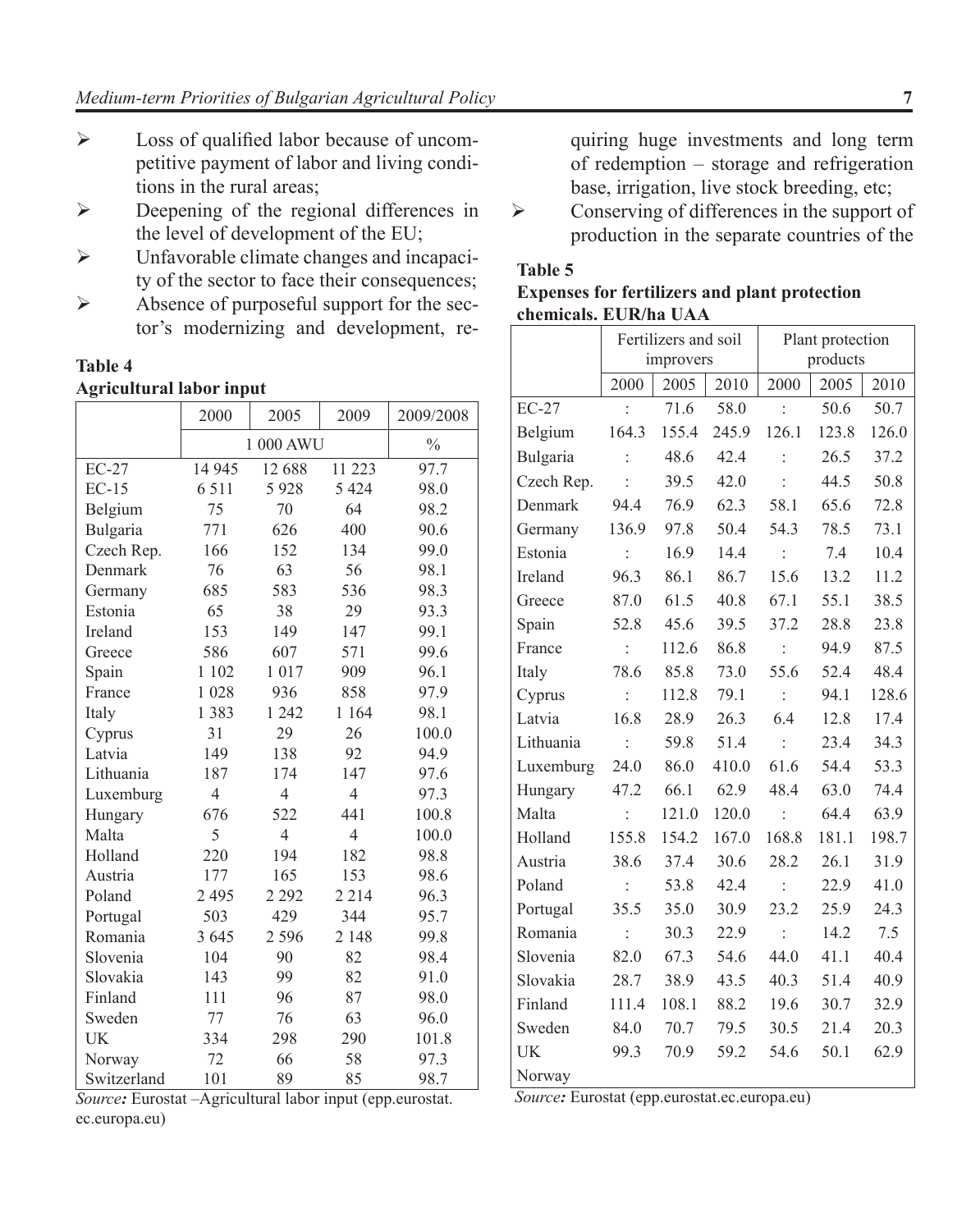EU and the flowing from this disparity in their competitive positions;

- $\triangleright$  Inability of Bulgarian agriculture and processing sector to adopt to the globalization processes;
- $\triangleright$  Increasing pressure on the natural resources and loose of agricultural land.

## **Priority directions of the agricultural policy**

The analysis of the place of the Bulgarian agriculture in the European one and the drawn SWOT profile is the base for formulating of the aim and strategy of the Bulgarian agricultural policy.

If the vision for the country's development is the growth of the population welfare and its full personal realization, then *the agricultural policy aim should be the achievement of food security for the population and the increase of the welfare of farmers in the conditions of sustainable production, i.e. a competitive one, preserving the natural resources and environment.* In general, plan, the achievement of this aim requires full realizing the potential of Bulgarian farming and food manufacturing sector through increase of the utilization of the production factors (land, labor and capital) and the output of quality products with a high value added.

In order to take an advantage of the new possibilities related with the increased demand of food products and the integration into the European agriculture, the Bulgarian farming should use its strengths, overcoming its weaknesses and neutralize the possible threads. In a long-term plan, this imposes structural measures in the following fields:

Overcoming the structural problems through consolidation of the land property and rationalizing of the land usage

At a first place, this means formation of a rational agrarian structure, i.e. farm structure allowing efficient economic activity. The starting conditions

were and remain unfavorable – after recovering the right of ownership, the land ownership structure is extremely fragmented. It is compulsory to overcome the structural problems through consolidation of the land property and rationalizing of the land usage. The experience of many other countries shows that the centralized, mainly administrative means for resolving the problem as consolidation and state companies for land trade are expensive, slow and with doubtful results. The natural solution is the establishment of a real complete land market. In this respect, the strengthening of the right of ownership is the most important economic prerequisite. Still more that the Bulgarian farming abounds of nobodies' property, both due to the lack of economic interest of the owners and too complicated and expensive legal procedures. Legal prerequisites are necessary for acceleration of the consideration of the delayed lawsuits for not restored ownership and not concluded voluntary partitions, which cause insecurity in the land utilization and block the investments. There are no reasons for the delay of the lasting legislation of the status of land on art.19 of the Low of Management and Use of Agricultural Lands, i.e. for lands of no sought ownership, which can be rented by the Municipality Councils only for a period of one year. At a next place, the existing Cadastre and property Register of the agricultural lands should be maintained implicitly updated and accessible, which will improve the abilities of disposal of property and consequently will stimulate the land market development and the land utilization.

Besides the strengthening of property rights, Bulgarian farming needs legal guarantees for a determined stability of the land usage. The land utilization regulation should not only create possibility of formation of rationally sized farms in order to obtain scale economies, but to guarantee durable enough tenants' rights. This is a key aspect of the problem for the investments in agriculture, especially for these of a long-term character.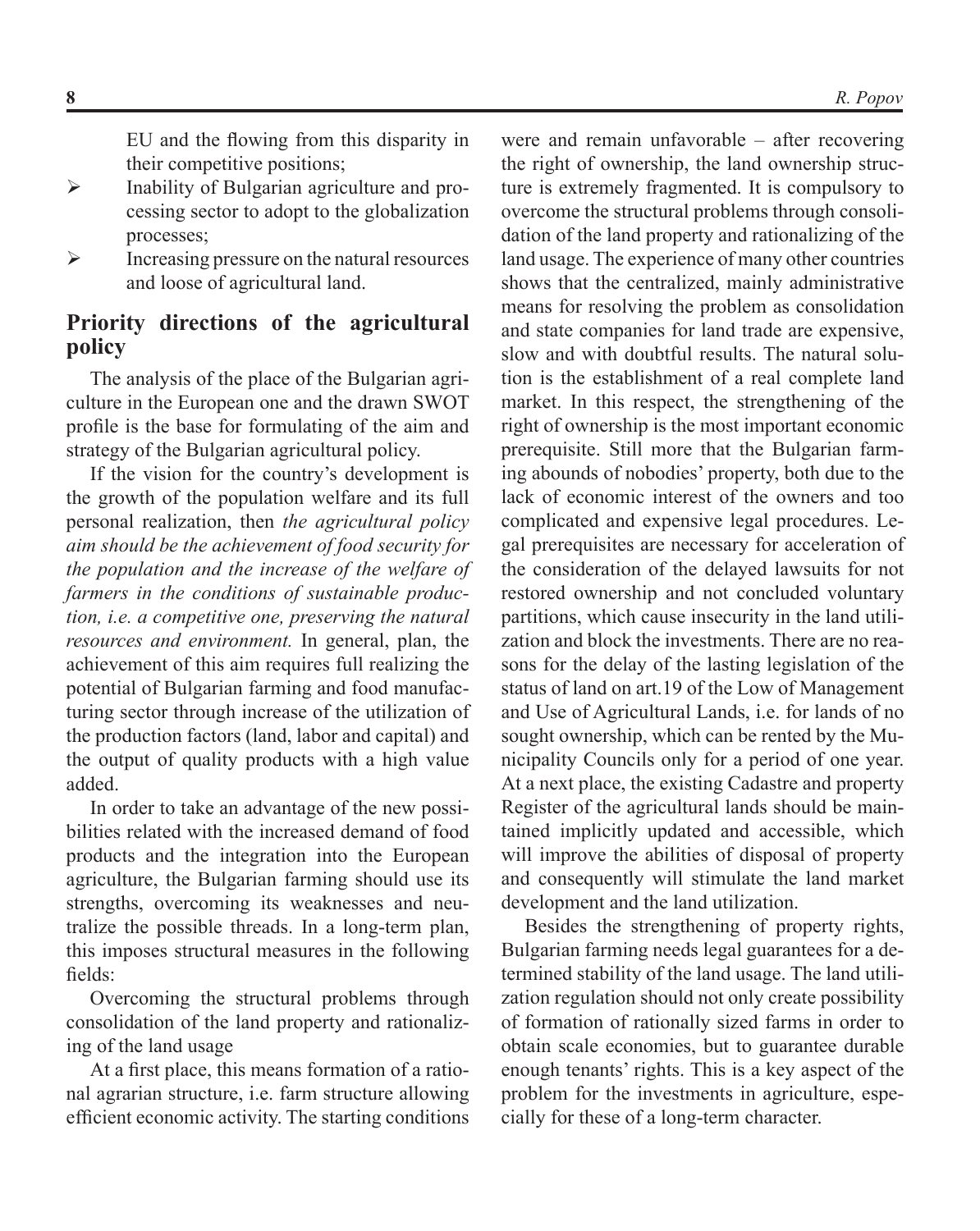

**Fig. 1**. **Livestock density index, 2007 (LSU per hectare of UAA)**  *Source:* Eurostat, Food: From farm to fork statistics (epp.eurostat.ec.europa.eu)

The farm structure formation is usually a result of a long lasting historical process. The lack of agricultural land market turnover for almost half a century and the recovering of the property rights brought to a strong fragmentation of the ownership rights upon this important economic resource. In spite of these circumstances, it didn't result an obstacle to the formation of huge in size farms by renting lands, belonging to multiple owners. These farms are specialized in grains and some technical crops production, the efficient functioning of which, requires availability of huge compact areas. At the same time, the long-term investments have a relatively small share of the costs and in their majority are comparably fast liquidity assets – ma-

chinery and inventory. Due to these particularities in these sectors, the efficient agricultural activity is mainly organized on the base of farming land renting. Besides this, generally, the utilization of land in the production co-operatives does not differ from the one in the lease holdings – they have an identical economic base. Despite all said, the significance of the security of the land using should not be depreciated for these sectors, the opposite – it will grow up in the future.

At a first place, the reason for such development will be the inevitable production intensification. The inputs and the average yields per ha in Bulgaria are considerably lower than the average for the EU. The prognostic permanent increase of the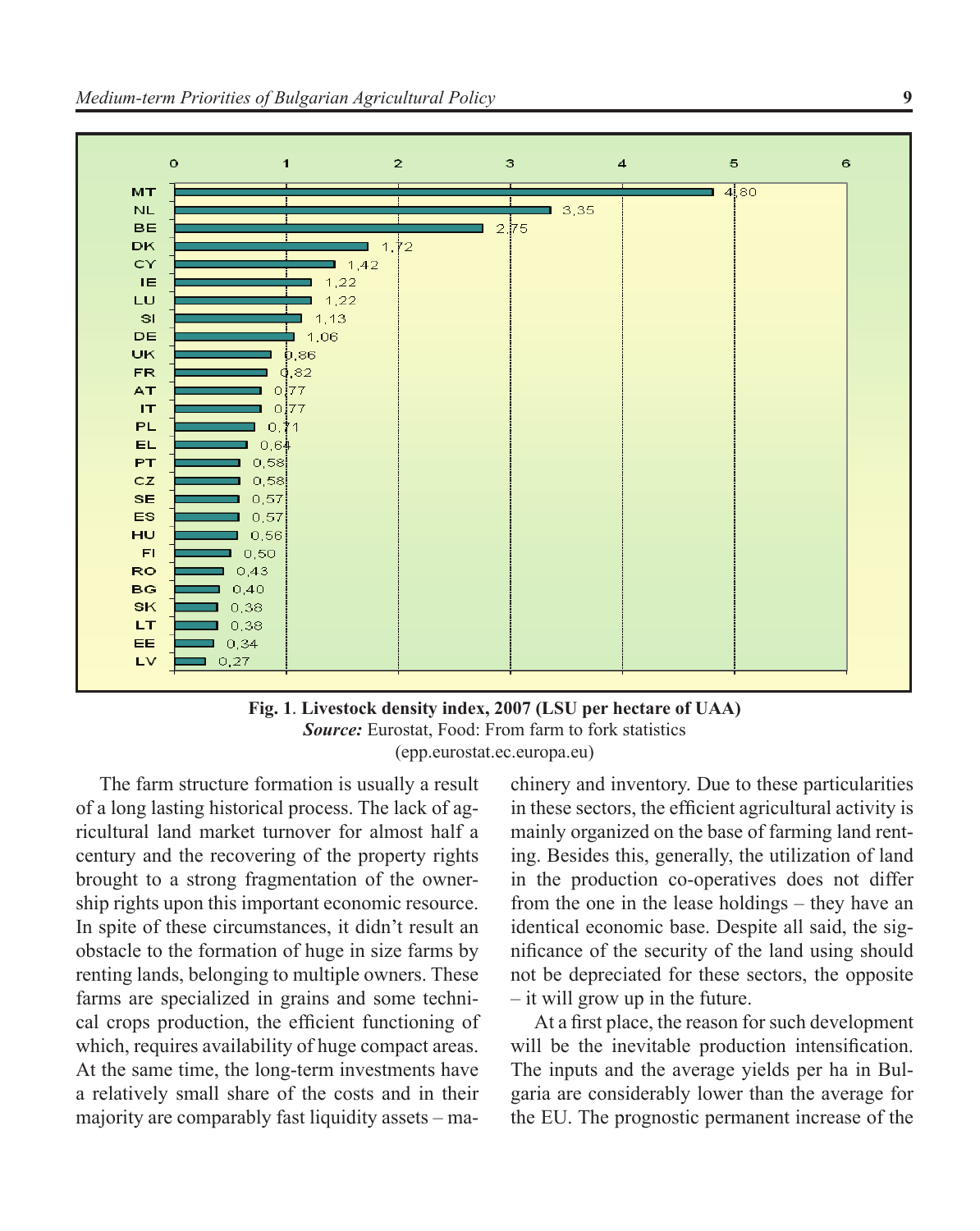prices of the agricultural products also will stimulate the further production intensification. The sustainable intensification – with higher results than the additionally input resources, requires precise technologic decisions, including based on inputs of a long-term effect on the production – potassium (K) and phosphorus (P) fertilizing, anti-erosion activities, etc.

On second place, still more of the farming output will be achieved through the sustainable use of the natural resources. A considerable part of the agricultural support by the CAP- the "green" component of the direct payments will be granted on dependence of the application of special farming practices, some of which with a multi-annual character. Part of the social services, concerning the preservation of the cultural land shaft and the application of traditional production practices also require multi-annual consecutive efforts.

Besides all, the character of the modern agricultural production requires knowledge and skills in different fields – production, economics, management, etc., the acquirement of which is a long lasting activity. The instability of the land utilization leads to an instability of the production structures and as a result – inevitable losses of qualified labor.

The problem of the land utilization is still more important for the intensive agricultural sectors – vegetable growing, fruit growing and viticulture. The investments in these sectors very often have a long-term character for example for the plantation creation, irrigation systems, storage and refrigeration bases, and could be motivated only in the conditions of permanent rights for agricultural land utilization.

In the specific historical conditions, the foregoing emphasizes the particular social interest of achievement of stable land-usage. Therefore, Bulgaria should strive to establish a legislation of durable enough rental terms, which premise investments with a long-term effect on the soil fertility and the land management.

The problem of the formation of rational farming structure is linked with the agricultural aids. One of the effects of the direct payments is the reduction of the abandoned lands, a development with positive economic and ecologic consequences. At the same time the payments per area does not significantly impact the intensive agricultural productions. This is one of the reasons for the vegetable and the fruit-growing decline. The state of these sectors requires a targeted policy for their recovery. One of the possible measures in this respect is investments in land management (technical-economic measures for the correct agricultural land utilization), especially in amelioration and management as a base of the establishment of rational land and water utilization on the irrigated areas and other kinds of agricultural infrastructure. We should clearly mark that the land market development as a most efficient and natural mean for overcoming the structural problems of agriculture does not contradict other programs' and projects' realization in intensive farming regions, especially of these in vegetable and fruit-growing. Base condition for overcoming the decline in these two sectors is the performance of such projects for ameliorative land management with full respect both of the rights of the land owners and the land users. In this respect, the PDRR (2007-2013) contains opportunities concerning the financing of the measures for consolidation, construction and reconstruction of hydro land reclamation equipment and other farming infrastructure - measures not started five years after the Program beginning.

An argument in favor of the necessity of achievement of targeted policy is the assessment of the effect of the application of the two measures of the PDRR for support of the incomes of the agricultural producers from the mountain and other regions of natural limitations for agricultural activity. The application of these measures, the support of which is based on the area of utilized land and on annual base, has a notable contribution for the farming activity conservation in these regions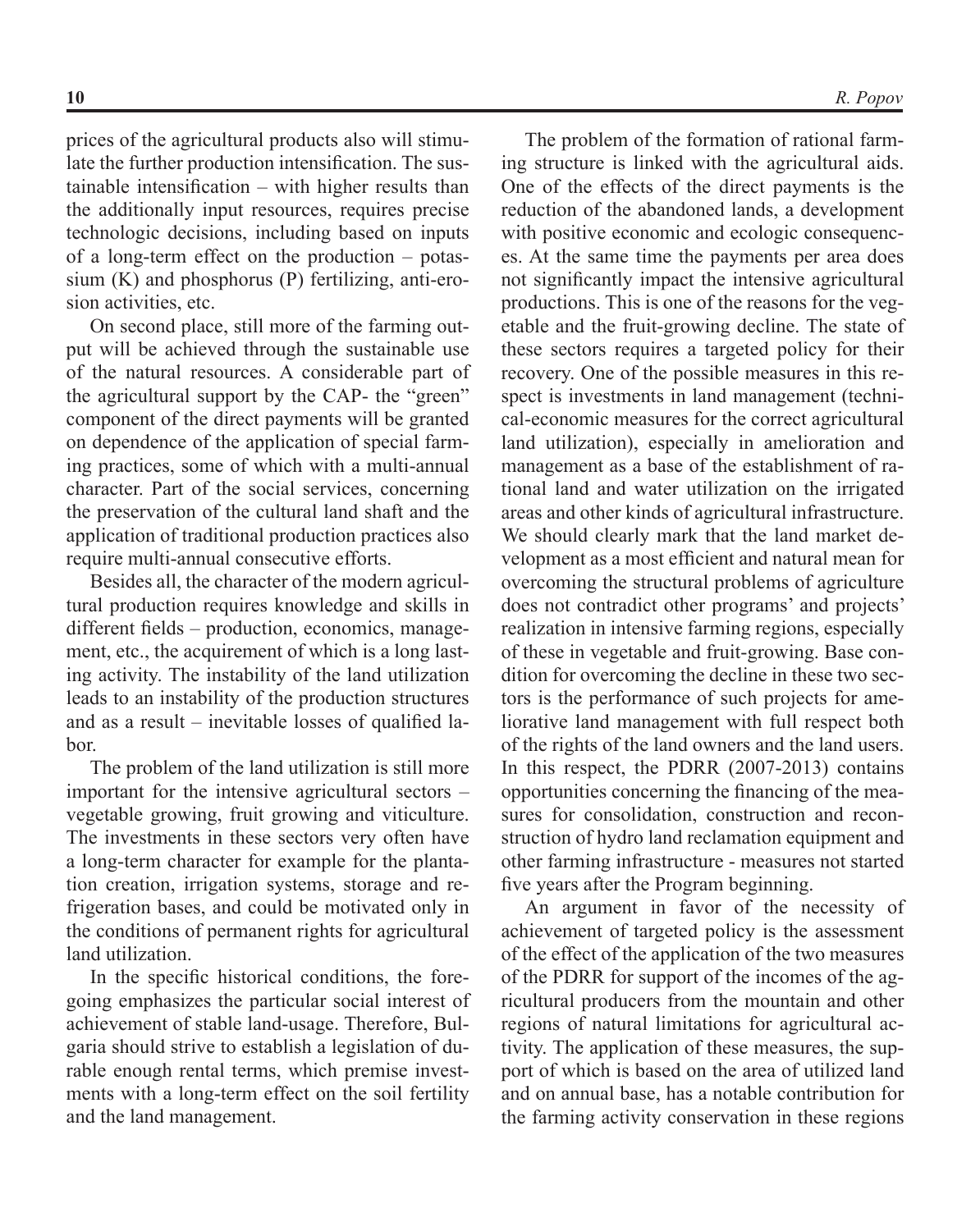with positive effect, featured by economic, ecologic and social dimensions. Specifically for the mountain regions, the positive effect is due to the circumstance that the greater part of these aid users are family farms. In order to consolidate these results, is necessary to submit to use the state and municipality land fund to the farms with highest economic, ecologic and social effect of activity. The practice of renting huge areas – over 100 ha to different types of companies in its majority has a speculative nature.

There is no doubt that in the future the pressure on the natural resources, in the case on agricultural land will grow before all for urban and industrial purposes. At the same time, the society is concerned to preserve this unrecoverable natural resource – agricultural land and soil fertility. Chief role in this respect plays the Law on Protection of Agricultural Lands which governs "… the protection from damage, the recovering and improvement of the soil fertility of the agricultural lands and determines the conditions and order for their change of use." In this case we will notice the too easy attainable change of use of agricultural lands. Action, undertaken in spite of the availability of abandoned industrial zones with built infrastructure and motivated only by the low state taxes for this procedure. The consequences from such unreasonable decisions are unfavorable due to the lack of general development plans for the municipal territories. The social looses in these cases are inevitable, of agricultural land, unjustifiable expenses for engineering infrastructure water and electrical supply, roads, private property expropriation, etc. The solution of the problem is either in changing the law or even simpler, new tariffs for the state taxes for changing the use of agricultural lands.

#### *Raising the educational and qualification preparation of the employed in agriculture*

The preservation of vibrant rural communities with available educational net are pointed as one of the strengths of the Bulgarian agriculture. Meanwhile its labor productivity is 1/3 of the average EU level. The reasons for this circumstance are complex but among them undoubtedly is the knowledge and skills level of the employed in the sector.

At a certain grade is under esteemed the role of education and qualification for the development of agriculture, as well as the necessity of the creation of a system for permanent professional education, being accepted that the investments in human development have highest rate of return.

Undoubtedly, a relation exists between the age structure of the employed in agriculture and their educational level. In 2003, only 11.6% of the employed in agriculture were under 35 years of age, against 54.6% of the persons over 55 and more. The surveillance of the labor force in 2004 shows that 57% of the occupied in agriculture had educational level from 0 to 2 (basic and primary education), according IESK, while for the country their share averages 17%. The share of the employees with higher education is only 4.4%, at average for the country 25%. Only 2.4% of the farm managers have secondary special or higher agricultural education. The preliminary results of the census of the farms in 2010 shows a slight advance in this respect – a value of 3% for this index. Obviously this extraordinarily low share is ought to the retail farms, while the huge commodity farms have managers with a higher professional education.

Against the background of the numbered facts has an actual sound the Bulgarian Industrial Association's position from the 12th of August 2011, that "The decrease of qualified workers and specialists is a key problem which will hinder the development and function of whole economic sectors and social life spheres."

The data above is alarming and requires explanation and action. The country indeed has a system of secondary professional, specialized and higher educational schools. Appears the question of their efficiency and before all, the professional realization of the graduates. The share of the graduates who work on the acquired specialty is low. Equally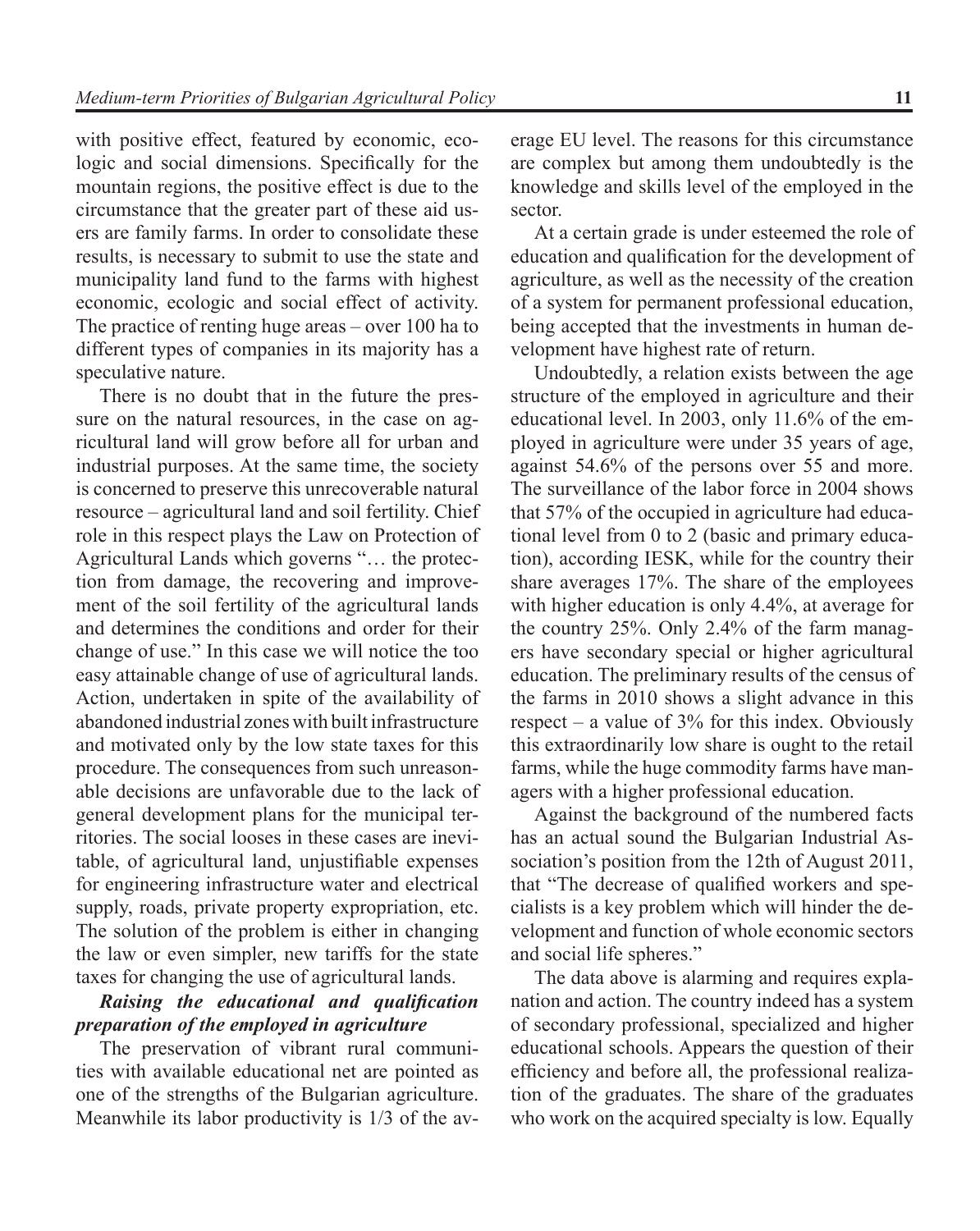serious is the effect of the conducted program training of MLSP, SAPARD and PDRR. The number of trained persons employed on the acquired specialty could judge the effectiveness of the training courses for unemployed organized by the Employment Agency of the MLSP. The planned results for measure "Professional Training" of SAPARD were not achieved. The advance in the accomplishment of Measure 111- "Professional training, information activities and dissemination of scientific knowledge" of the PDRR 2007-2013 is not sufficient and the set targets seem unattainable. The reasons for the comparable low professional and qualification level of the occupied in agriculture are of a different origin. Part of them is due to the living conditions in the rural areas, which causes a reflux of young and qualified labor force towards the towns and abroad. Others are consequence of weaknesses of the educational system, including cases of an end of itself training of specialists. These are two groups of problems the solution of which should be sought in a long-term plan in the national regional and educational policy. At the same time, there are opportunities for training and acquisition of knowledge and skills the utilization of which requires professional attitude of the responsible structures – MAF and SF "Agriculture". Moreover, the dynamic changes in agriculture create a necessity of organization of a training system during the whole professional life of the occupied in the sector, and not a formal carrying out of training courses for to report activities without permanent results.

The status of professional preparation of the employed in agriculture requires increasing of the effect of the training system. This means:

- $\triangleright$  Improvement of the training process in the secondary professional and special schools;
- $\triangleright$  Binding of the preparation of staff with higher education with the needs of agriculture;
- $\triangleright$  Orienting of the training courses of the MLSP toward the achievement of specific

results (finding a job on an acquired qualification);

 $\triangleright$  Utilizing the opportunities of the PDRR for obtaining sustainable results in the improvement of the professional training of the employed in agriculture.

Specifically on the last point should be noted that, the fore stated unfounded requirements for carrying out of training courses and the administration tardiness damn the application of Measure 111-"Professional training, information activities and dissemination of scientific knowledge". Furthermore, as it was stated the modern farming requires a constant training process. Such can be provided by organizations with proved capacity and clear status – professional, higher schools, universities and research centers. Moreover, the whole professional life training could be efficient in terms of stable and constant relations between the two sides in the process, and not within sporadically organized, randomly selected training staff.

#### *Development of the system of knowledge dissemination and consultancy services*

The changes in the country, after 1989, radically changed the requirements for the professional preparation of the agricultural producers. At the place of the socialist state agriculture with strict hierarchic system of responsibilities in the economic organizations emerged pluralistic structure of farms, functioning in the conditions of private property of the land and a market type of connections. In the new conditions the modern agricultural production requires, particularly from managers, complex knowledge of the production technology, the economics and management of the farm, farm machinery etc. Knowledge, which should be constantly renewed and complemented due to the advance of the agricultural science in the field of the productivity increase, climatic changes modulation etc. All up, mentioned circumstances lead to the necessity of a strong and efficiently functioning system for knowledge dissemination and consultancy services. The National Office for Agricultural Advisory (NOAA) is the institution in the structure of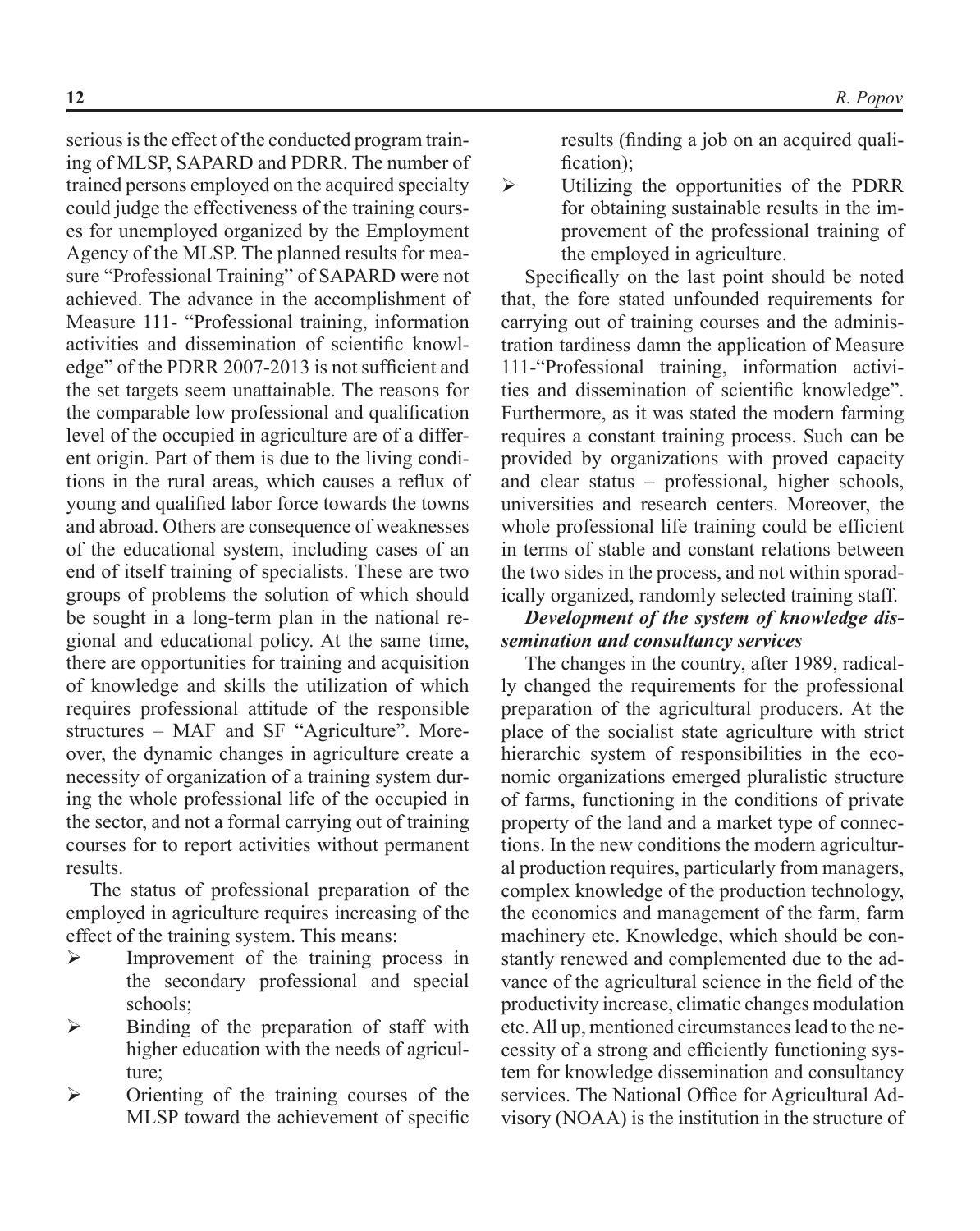MAF, to which these functions are imposed, but we should immediately note that within its limited staff and budget restrictions it is not capable to respond to the extraordinary demand of services in this field. Moreover, at the moment this executive agency is the only beneficiary of the measure "Providing advisory and consultancy services in agriculture for Bulgaria and Romania", providing a full set of free of charge services to farmers applying on four measures of the PDRR. Obviously, at this stage the agency has no capacity to encompass the enormous work of dissemination of knowledge and satisfy the necessities of information access of the multiple agricultural producers. In this context becomes obvious the necessity of an Agency of Development not as a new administrative structure, but as a coordinating and integrating link, combining the capacity and efforts of the regional and municipality structures of MAF, professional schools, universities, research centers, NGO sector and the local social capital in the transfer of knowledge in the farming practice. Due to its specifics, the system for knowledge dissemination and advisory services should be developed at a municipal level. The development of information and communication technologies creates new possibilities of spreading of knowledge and good practice. In this sense, the MAF is a debtor to the Bulgarian farmers. First, due to lack of financed projects on measure 312 "Support and establishment and development of micro enterprises", providing access to Wide Band Internet, five years after the start of the PDRR. It seems that the problem is not at the center of attention of the responsible institutions – currently is ongoing a study of the status of these services in the rural regions. It will be useless for the inhabitants of these regions if such projects are not realized in a short period. Second, Bulgaria still does not have a National Rural Net (NRN), the system designated to accomplish the exchange of information and experience in the field of development of the rural region for to disseminate the good practice among all concerned. The NRN should be an integrated part of the ERN, which on its side

provides opportunities of utilizing the experience of the 27 countries-members of the EU. The funds for the establishment and function of this net are guaranteed by the budget of the PDRR 2007-2013. The delay of the realization of the NRN is a loose of point of view of the integration of the country to the EU, the access to knowledge and experience, the social dialogue development and the formation of community of agricultural producers, NG sector and administration concerned in this activity.

In summary, the development of the system of knowledge dissemination and advisory services requires:

- $\triangleright$  Strengthening of the NOAA;
- $\triangleright$  Integrating the capacity of knowledge dissemination and consultancy services of the executive agencies, the Agricultural Academy, and the regional and municipality offices of MAF, as well as the NG sector and the local social capital;
- $\triangleright$  Building up capacity at municipal level;
- $\triangleright$  Starting of NRN;
- Considerable extension of the access in the rural regions to a Wide Band Internet.

#### *Development of the scientific research*

The establishment of competitive production, preserving the natural resources is impossible without applying the scientific achievements. This is of a greater validity in conditions of climatic changes, requiring technologic, economic and political decisions, allowing green house gasses emission decrease and adapting agricultural production to the new conditions. Bulgaria has its achievements and traditions in this field, but serious problems to be solved meanwhile. Hardly somebody will renounce the significance of the scientific researches, although they have not been a priority of the sector's policy during the last years. This is explainable – the scale of the changes was extraordinary, as well as of the efforts, associated with the country's membership in the EU. However, today the scientific researches acquire new relevance.

The scientific researches in agriculture are mainly achieved in the institutes of the AA, as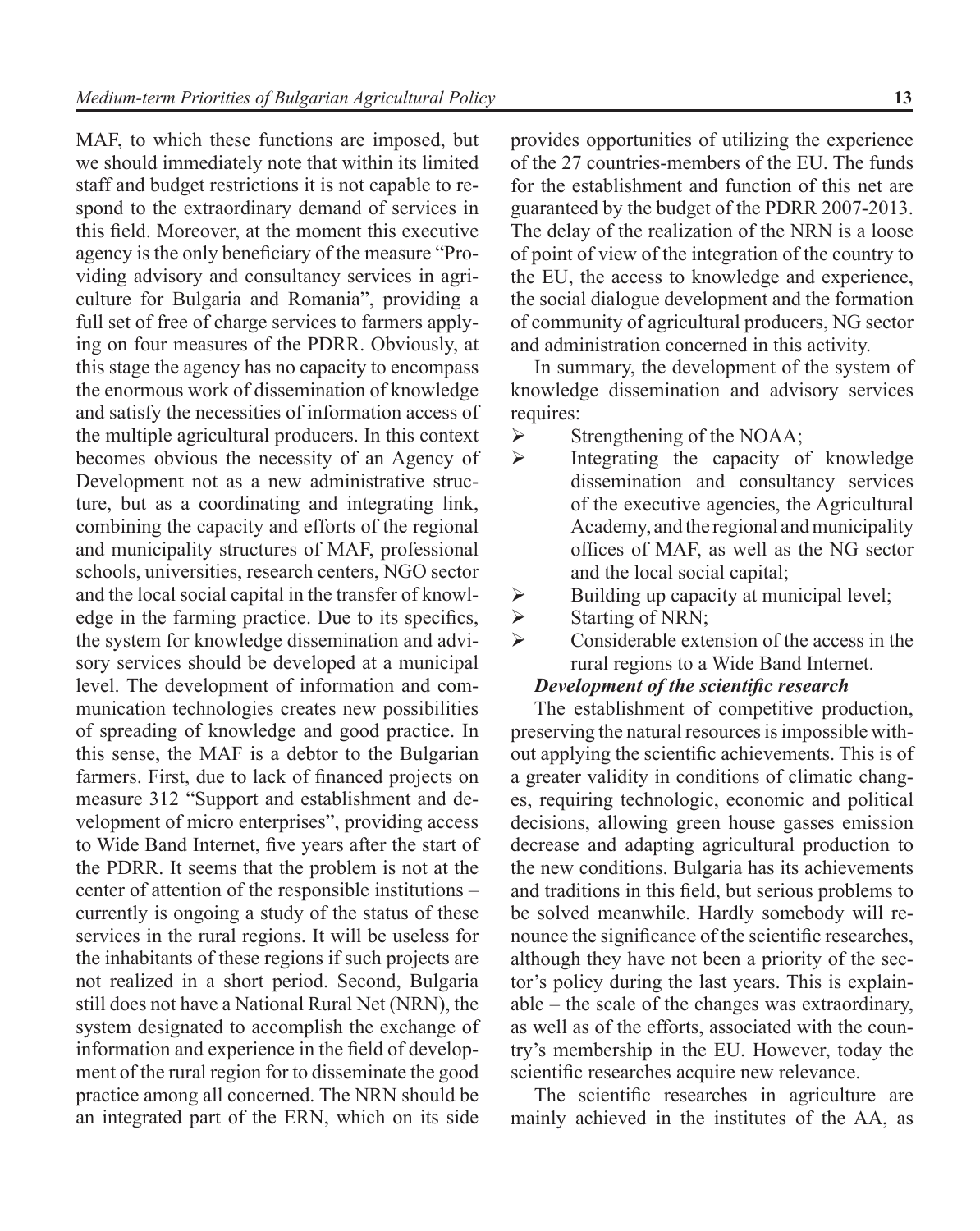well as in the universities. Generally can be noted that is not sufficiently intensive the integration between the institutes and universities in the fields of research and education activities. Certain efforts have been achieved to coordinate the research activity between the AA and BAS and the universities, as well as to determine the research priorities by the MAF. The periodically raised discussion about the place of the science – in the universities or in the separate academies as BAS or AA is more a reaction to the crisis and the financial problems of these organizations than responsible, thought out position for the reformation of the research activity. The statesmanlike approach requires not the mechanical application of the foreign experience, nevertheless a relevant one, but through reformation activities to create conditions for the efficient functioning of the already built structures. The last requires knowing of the problems, clear policy objective and strategy for its achievement. The brief SWOT analysis of the AA could provide some orientation marks in this relation.

# **SWOT analysis of AA**

Strengths:

- $\triangleright$  Many years tradition in research activity with serious achievements;
- $\triangleright$  Realized priority of the application designs;
- $\triangleright$  Available research fund, methodology and approaches in different fields;
- $\triangleright$  Assembled research teams:
- $\triangleright$  Balanced territorial location of the research institutes in the main agricultural regions;
- $\triangleright$  Highly evaluated participation of institutes, research teams and individual researches in international projects and other initiatives;
- $\triangleright$  Important role in the knowledge dissemination and the advisory services in agriculture;
- $\triangleright$  Expert's participation in different state management levels.

Weaknesses:

- $\triangleright$  Inadequate legislation, not corresponding to the character of the research activity (appointed management and absence of general Assembly of the researchers, i.e. absence of the typical for the science internal democracy and electivity of the managing bodies);
- Centralization and bureaucratization of the management functions leading to depersonalization of the research institutes as centers of the research achievement;
- $\triangleright$  Systematic insufficient financing of the research activity, not allowing full capacity development of the investigation, causing loose of researchers;
- $\triangleright$  Insufficient and obsolete equipment and facilities;
- $\triangleright$  Financial status a secondary budget funds administrator and regulation, blocking the opportunities for research products' and services' income realization;
- $\triangleright$  Unsettled author's rights and wages for research products;
- $\triangleright$  Uncompetitive payment to the research staff with a result - staff deficit and ageing;
- $\triangleright$  Blocked opportunities for optimizing of the staff and activity organization in the institutes;
- $\triangleright$  Weak temp of renewal of the research staff due to low remuneration of the research junior personnel.
	- Opportunities:
- $\triangleright$  New legislation, creating prerequisites for the efficient management and stabilizing the status of the research institutes;
- $\triangleright$  Changes of the financial regulations of the research activities with clear rules of targets and range of budget expenditure and the adoption of the incomes from scientific products and consultancy services;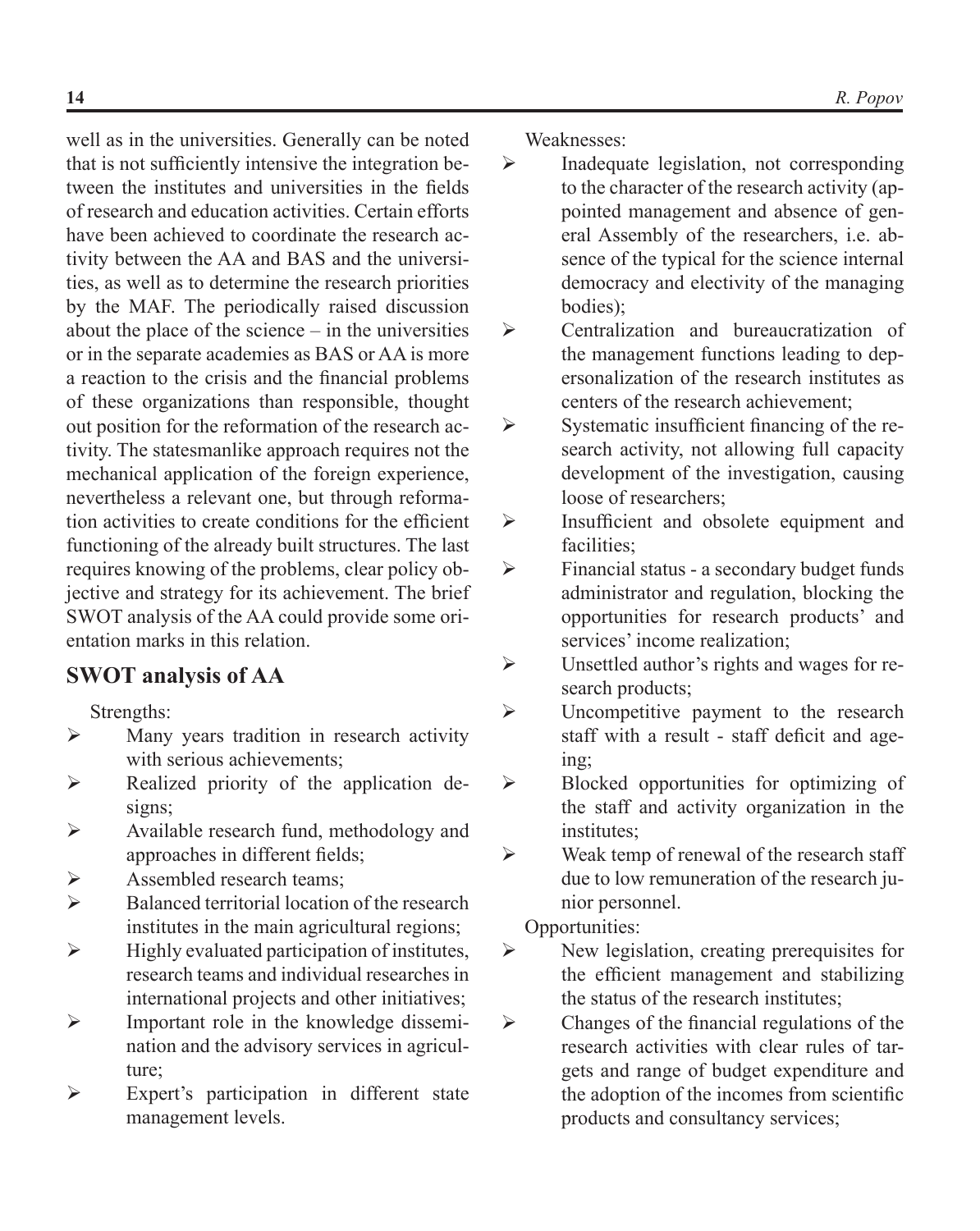- $\triangleright$  Integrating of the research institutes and their activity into the European research space – a key significance factor for the investigation quality increase;
- $\triangleright$  Increase of the significance of the research achievements for the development of agriculture, dropdown of the green-hose emissions and production adaptation to the climatic changes;
- Financing of research projects and modernizing the activity by the structure funds of the EU and the private sector;
- $\triangleright$  Integrating the institutes to the net of dissemination of knowledge and consultancy services.

Threads:

- $\triangleright$  Lack of social understanding and assessment of the role and functions of the research studies;
- Insufficiency of public interest and reformatory capacity for constructive changes;
- $\triangleright$  Preserving of the acting financial regulation not allowing the institutes to achieve their potential;
- $\triangleright$  Postponing the necessary changes of the legislation acts;
- $\triangleright$  Lack of a consistent state policy in the field of the research activity.

The natural aim of the state policy, concerning the AA, is to create the premises and conditions for an effective scientific research activity, with a considerable contribution for the Bulgarian agricultural development. This primarily means newly formulated priorities of the research activity, institutional development, legislation regulation, etc. It should be noticed that concerning the research strategy and the legislation regulation for the development of the academic staff, a considerable advance has been achieved. However, the activity regulation, mostly referring the financial aspects, is still pendant to be solved. From such a point of view the direct policy priorities are:

- $\triangleright$  Adoption of a new Law of the Agricultural Academy;
- New financial framework of the research activity, providing the necessary stability of the system and creating conditions for realizing incomes from research products and services;
- $\triangleright$  Changing the legislation framework toward higher flexibility of the research activity;
- $\triangleright$  Access of the research institutes to the financing of the EU structure funds.

Decisions in these directions will open new space for initiatives and an active conduct of the institutes, which on its side will improve their financial and staff stabilizing.

#### *Improvement of the access to the market*

The conditions of market realization of the commodities are of a key significance for the vitality of the agricultural sector. The market position of the agricultural producer is instable in many respects. At a first place, because of the stiff type of the demand of food products and the inability of the producers to recover in short terms the market equilibrium. For the majority of the cases the products are perishable and their longer storage requires higher costs. Very often the market strength of the producers and merchants is unequal – on one side stay a large number of disunited, weakly informed farmers, and on the other – a small number economically strong commercial chains. There are other obstacles to the market access – remoteness of the markets, weak access to market information, lack of infrastructure, not constant product's quality, small batches of standardized goods, etc. Not all mentioned is new but the drawn trend of the decreased share of agriculture in the price of the final product becomes sharper. This is a result of some objective circumstances – the dietary pattern change, but with no doubts, this development shatters additionally the producer's position, particularly in the smaller farms. More arguments can be mentioned but it is obvious that the interests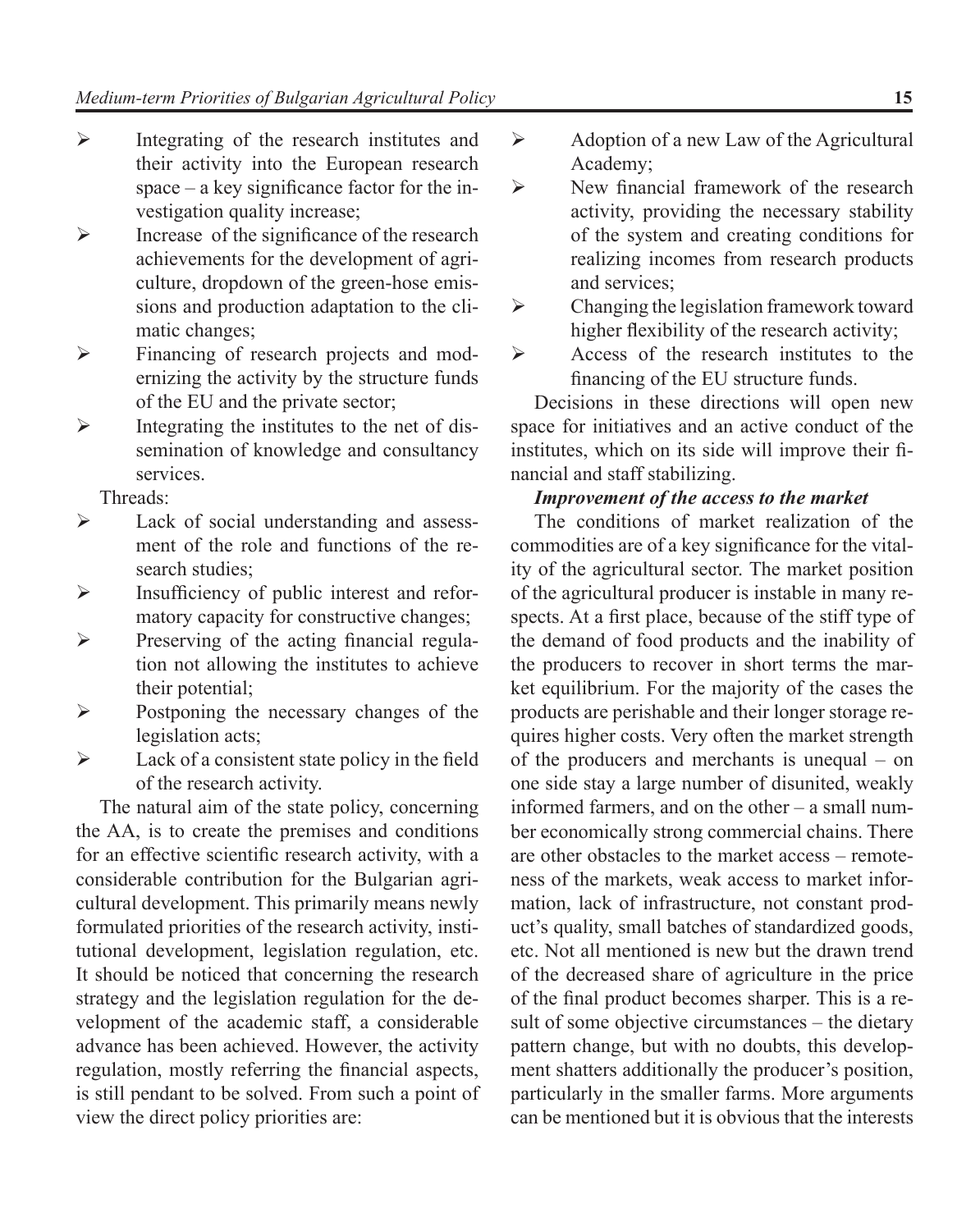of farmers and society predicate purposeful measures at political level for improving the market access of the agricultural producers. Underlying the different dimensions of the market problems for the huge and small producers, as well as for the different sub sectors, I consider that they could be merged in the following groups:

 $\triangleright$  Market integration

The development of transport infrastructure and decrease of transportation costs are of a big importance for the farmers. Of a special significance is the increase of the seaports' capacity. In the same direction will be the impact of the advance of communications and the access to information, particularly the availability of a Broadband Internet.

 $\triangleright$  Development of market infrastructure

The functioning of a developed stock exchange system, marts and markets equipped with refrigerators and appliances for primary product's processing is of a key importance, particularly for the retailers. The so far experience in this relation is not so encouraging, which makes the state support of such projects still more relevant.

 $\triangleright$  Cooperation of producers

This is the natural solution of the issue, which allows the resources combining for the necessary investment, as well as achieving scale economies. Meanwhile, the cooperation increases the market strength of the producers and provides for them better conditions for realization. Unfortunately, the advance in the accomplishment of Measure 142 "Creation of organizations of producers" of the PDRR 2007-2013 is insignificant.

 $\triangleright$  Effective competitiveness environment

The high production concentration in the foodprocessing sector and commerce and the public known experience in some spheres arise the issue of the full and effective application of the Law of Protection of Competition. The admission of cartel agreements would be destructive for agriculture. The question arises whether this law is in condition to prevent the appearance of dominating economic structures, imposing suspicious agreement relations.

The other group of measures impacts the creation and support of a pluralistic structure for the redemption and trade with agricultural goods. The unimpeded participation of companies in this sector is particularly important, as well as the functioning of different in size, organization and functions economic agents.

A bigger transparency in price formation will be of benefit for both producers and consumers. Special attention deserves the limitation of cases of asymmetric pricing at which with the growing of the producer's prices, grow the consumer's too, while at dropping down the farmers prices, the consumer's detain at the reached level.

Not at a last place should be stopped the practice of the misleading labeling of the products.

#### *Development of local markets and regional products*

The huge food supply chains, whose trade share grows, impose the production of big batches standardized uniform raw products. In these conditions, the products diversity and the specific quality characteristics are set to the background. Meanwhile, the consumer's preference for qualitative products, which besides are a part of the regional identity and the conditions variety in the country, gives a chance to the smaller sized, but requiring higher labor costs farms. Precisely these farms should be granted support for a realization channel development and a straighter access to consumers. In addition, the labeling of the geographic region of origin and the used methods of production should assign a "regional status" to the products. The measure requires the conducting of a wide information campaign and an introduction of a label system, for supplying sufficient information to customers.

The local market development should receive a more considerable place in the agricultural policy. The arguments favoring such concept are of a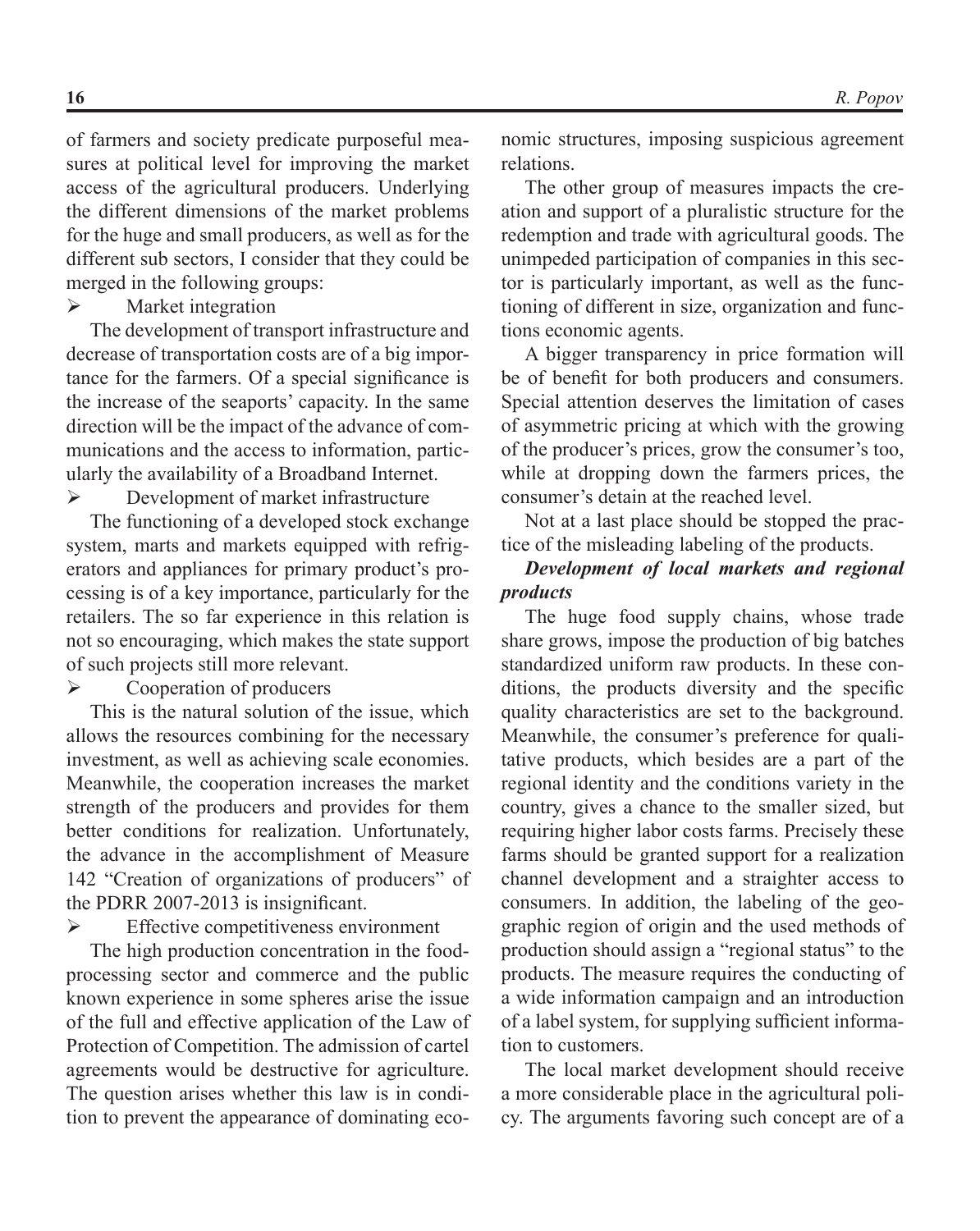different character: correspond to the consumer's interest, preserve the created through the year's culture of production and consumption, contribute to the preservation of the local identity, etc. From the point of view of the structural and regional policy, this is an efficient, market-oriented measure for supporting the small sized farms and the ones of agriculture naturally limited regions. In the conditions of globalization, the success of the local markets and products could counteract to the unification process of production and consumption. Ultimately this is a contribution both, for the preservation of the pluralistic farm structure and diversity of the agricultural products and vitality and cultural heritage of the rural regions.

The improved access to markets in the globalization process, allows the huge sized farms to increase their profitability through the achievement of scale economies. The chance of the small farms is to produce qualitative products of a higher value added. So far, the CAP and the agricultural policy in Bulgaria were directed mainly to the interest protection of the big companies. The social interest requires the achievement of a more balanced policy for to provide successful activity of the smaller companies as well. The strengthening and support of local markets and regional products of specific features is a policy with especially strong potential in this direction.

### *Product's development and increase of the share of the products of high value added in the food processing industry*

The progress achievement in the competitiveness and the share increase of the products of high value added is of a key importance of the vitality of Bulgarian agriculture and the food-processing sector. The integration of agriculture and the foodprocessing sector is the realistic answer of the trend of decrease of the share of primary production in the total created value in the framework of the food chain. The issue is particularly topical for Bulgaria, which for a continuous historical period

has a positive balance of the import and export of agricultural commodities. At the same time, the balance of import and export of processed foods, beverages and tobacco is negative for the last years. During these last years, Bulgaria has lost traditional markets for these commodity groups, not being compensated by the penetration of new ones. Meanwhile has been increased the import of foods, beverages and cigarettes, mainly from the countries of the EU. Such development has its explanation, but in all cases is indicative for a deepening process of a loose of competitiveness.

The problem cannot be underestimated because the food processing industry is traditionally important and developed sector of the Bulgarian industry. Its importance for the Bulgarian economy is determined by the circumstance that 3 % of the GVA created in the country and 13 % of the GVA in the industry belongs to the sector. The employed persons in the sector represent 3.7% of the total number of employed. In the framework of the EU the employed in the Bulgarian food processing industry is 2.3% of the employed in the sector and the generated value added is 0.3% of the value for the EU. Within some convention could be made the conclusion that the labor productivity of the Bulgarian food processing industry is in times lower than the average for the EU. The analysis of the status and the development opportunities should be based on a clear assessment of the deepness of changes during the last twenty years. At a first place the food-processing sector lost huge and at a high grade guaranteed market – of the recent CMEA and USSR. Secondly, a considerable part of the existing facilities proved unnecessary and depreciated. Third, a new link with the row products producers had to be established. Some of the sub sectors adapted comparably fast to the new conditions as the milling industry, bread and bakery production, vegetable oils production, etc. The modernization of others required huge volumes financial resources, such as meat milk and vegetable